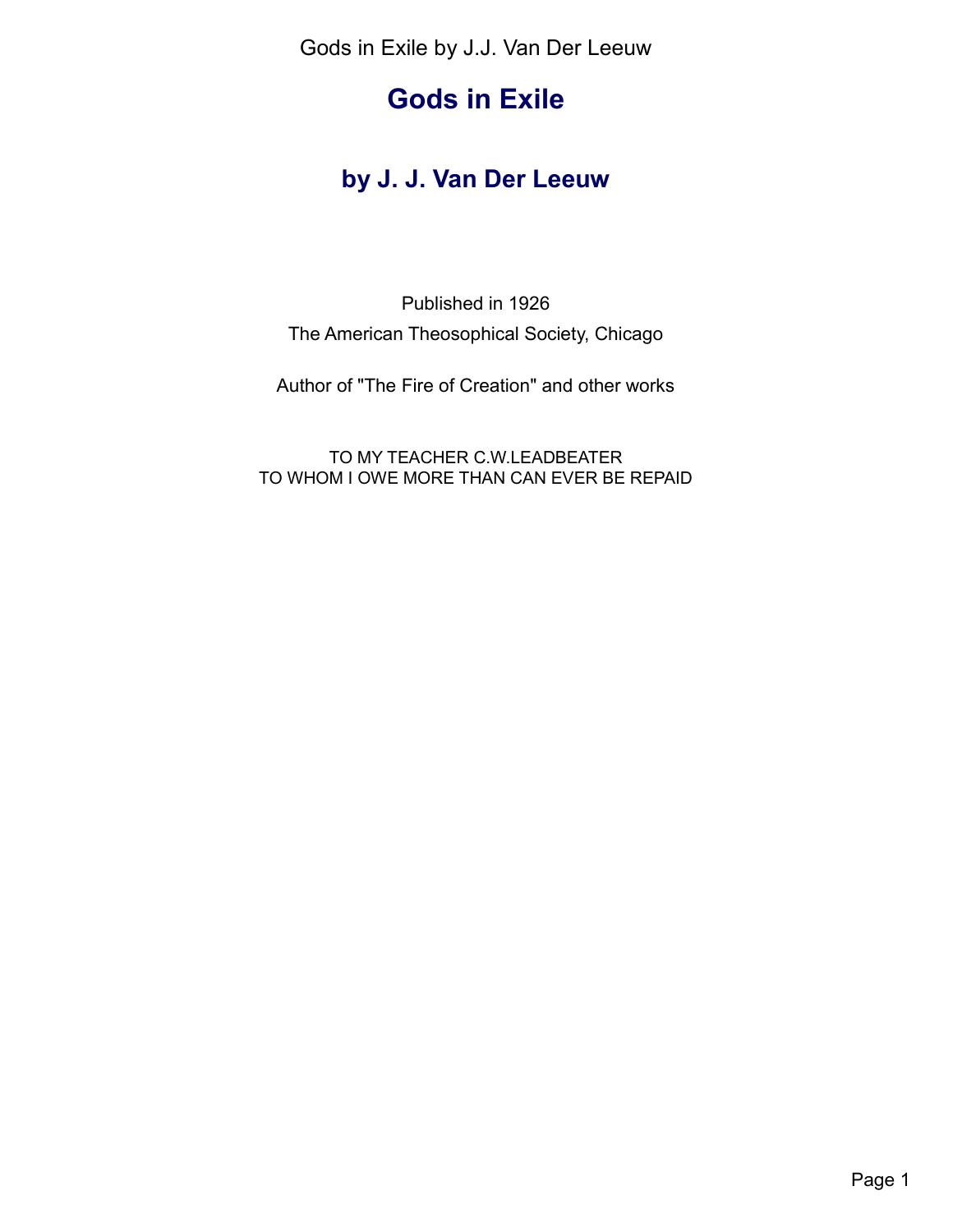## <span id="page-1-0"></span>**FOREWORD**

THE following pages are based on an awakening of Ego-consciousness which came to me some little time ago. It brought with it knowledge which, though it came in but a single moment, has taken many days to realize and many pages to describe.

I do not claim any credit for the teachings. I received them as we receive all things on the Path, and pass them on to others in the hope that they may help them as they have helped me.

J. .J. VAN DER LEEUW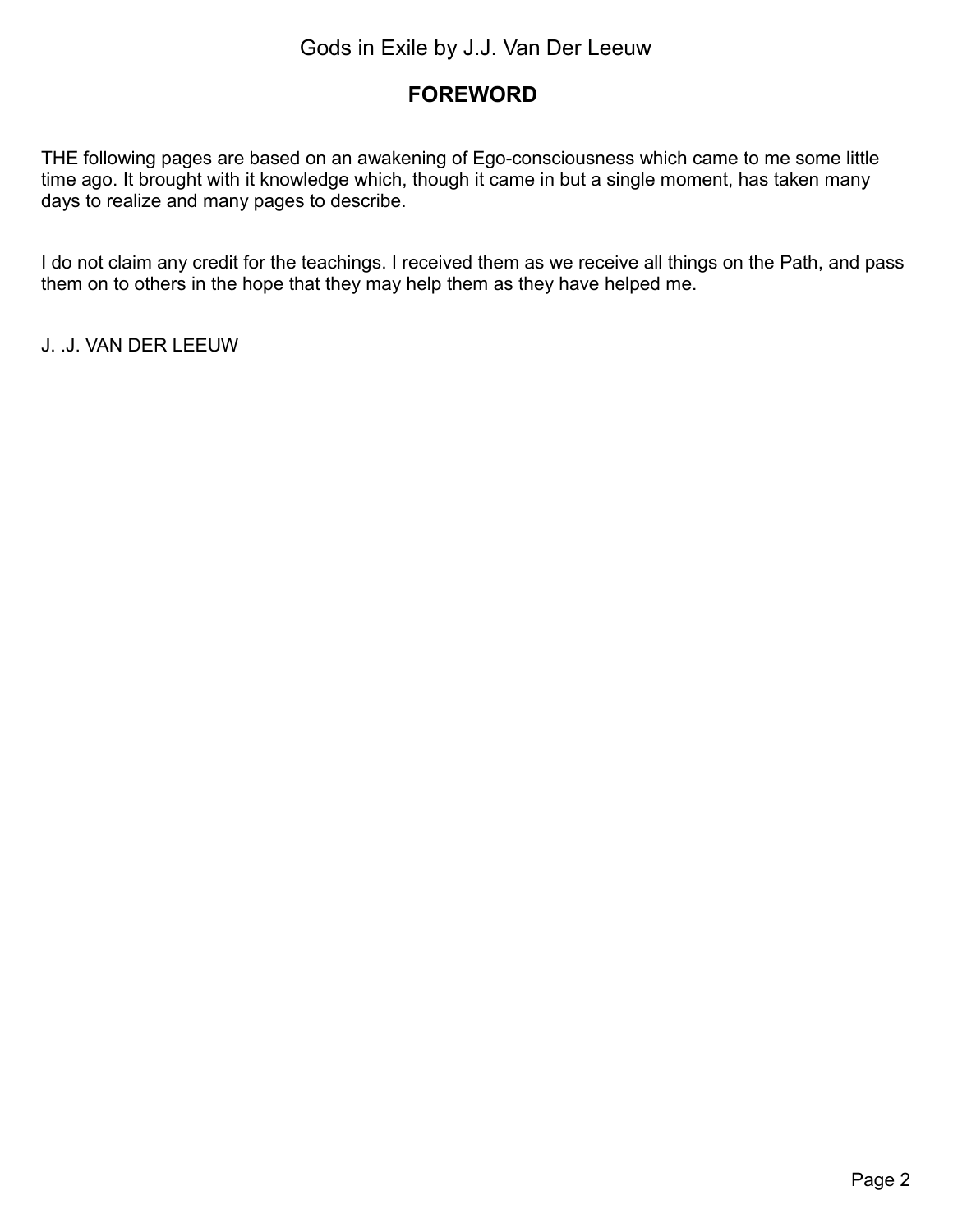| <b>Chapter</b> | <b>Contents</b>                | Page |
|----------------|--------------------------------|------|
|                | FOREWORD                       |      |
|                | THE DRAMA OF THE SOUL IN EXILE |      |
|                | THE WAY TO THE EGO             | 40   |
| B              | THE WORLD OF THE EGO           | 68   |
|                | THE POWERS OF THE EGO          | 84   |
| 5              | THE RETURN OF THE EXILE        | 109  |
|                | <b>AFTERWORD</b>               | 119  |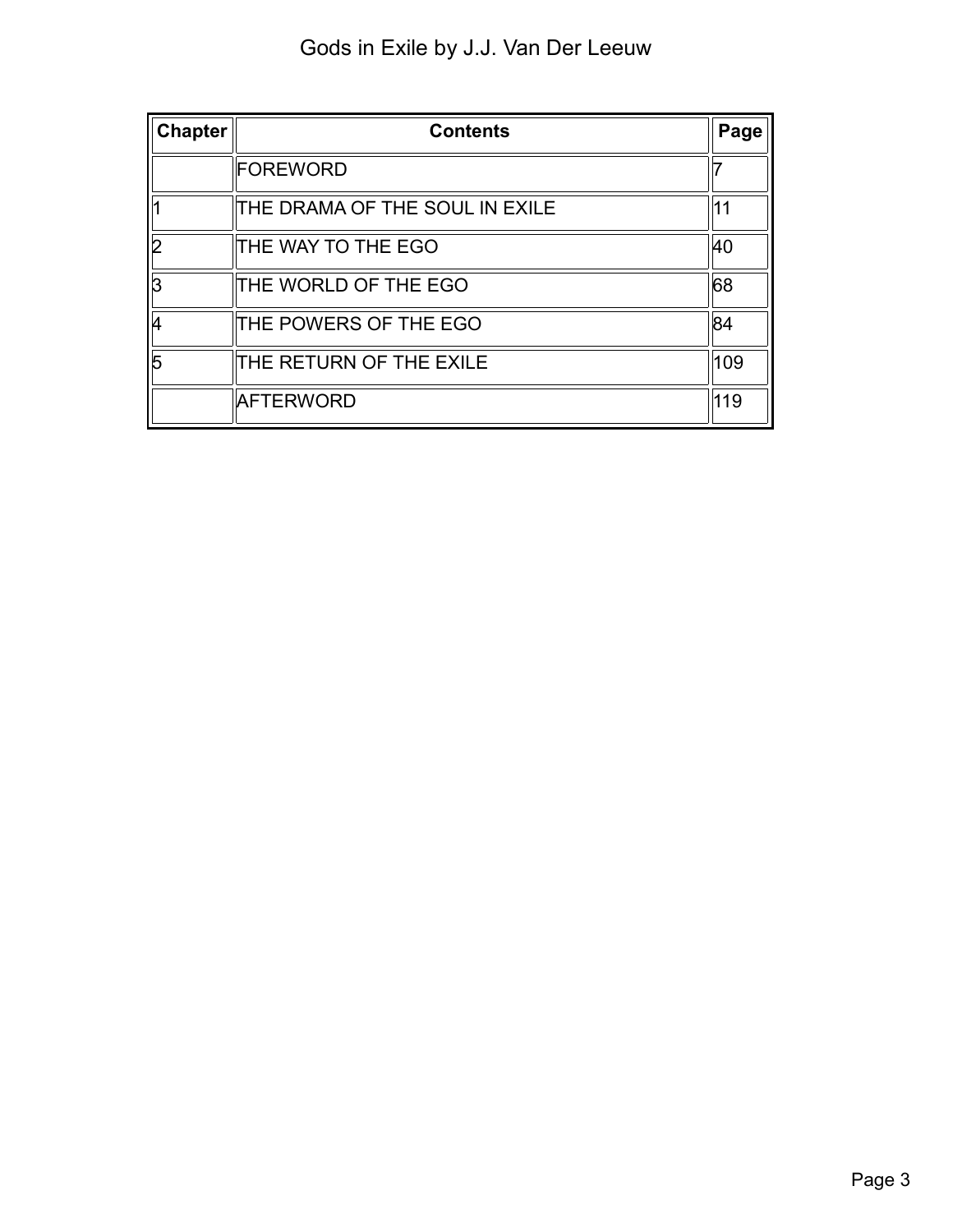## <span id="page-3-0"></span>**CHAPTER 1 THE DRAMA OF THE SOUL IN EXILE**

THE Path of Occultism is often called the path of Woe.

There is no reason why we should call it a Path of Woe rather than a Path of Joy; the same achievement which means woe to our lower nature, spells joy to our higher Self, and it depends on the standpoint we take whether our experience will be joyful or sorrowful. The immediate goal on the Path of Occultism is to accomplish the union **[Page 12]** of these two, of what we commonly call our lower and our higher Self; and this union is achieved in the first of the great Initiations. Since the moment of individualization there is no greater event in the history of the human soul than Initiation. It is, as the word implies, a new beginning, the beginning of a new life, of conscious life in our own true Self or Ego.

#### **THE AWAKENING OF THE SOUL**

As long as man, in his pilgrimage through matter, identifies himself entirely with his bodies and follows entirely their dictates, in utter oblivion of his own true, divine nature, he does not suffer, but is contented in an animal way. It is only when the soul in her earthly prison begins to recall the divine **[Page 13]** Home from which she lives exiled, when through love, beauty or truth, consciousness of her own true nature awakens, that suffering begins. We are like Prometheus, chained to the rock of matter, but it is not until we become conscious of what we truly are, that we are at all aware of being prisoners, of being exiles. Thus might one live, who in the days of his youth had been banished from his native land and who, for many years had been among strangers, hardly remembering, in the privations and miseries of his exile, that once he knew different surroundings. But some day, perhaps, he hears a song which he knew in his youth, and in sudden agony remembers all he has lost, realizing in pain that he is an exile, far from all that was dear to him. In that **[Page 14]** memory the yearning for his native land is born again, and becomes stronger than it ever was. It is only then that suffering and struggle begin; suffering because of the knowledge of what he has lost, struggle in the attempt to regain that which once he possessed.

In a similar way, the awakening of the soul, when it comes in the course of human evolution, brings not only joy, but also suffering in its wake. As long as man lived the animal life of his bodies, he knew contentment of a sort; but with the remembrance of his true nature, with the vision of the world to which he belongs, there is born that age-long struggle in which he tries to free himself from the entanglement with the worlds of matter which he has brought **[Page 15]** about by identifying himself with his bodies. Where up to this moment he was not conscious of his bodies as a limitation, they now become to him as the burning garment of Nessus, clinging to him the more he tries to free himself from their contact. From now onwards, he is to know himself as two persons in one; he is to be conscious of a higher divine Self within, ever calling him back to his divine Home; and a lower animal nature, which is his consciousness bound to and dominated by the bodies.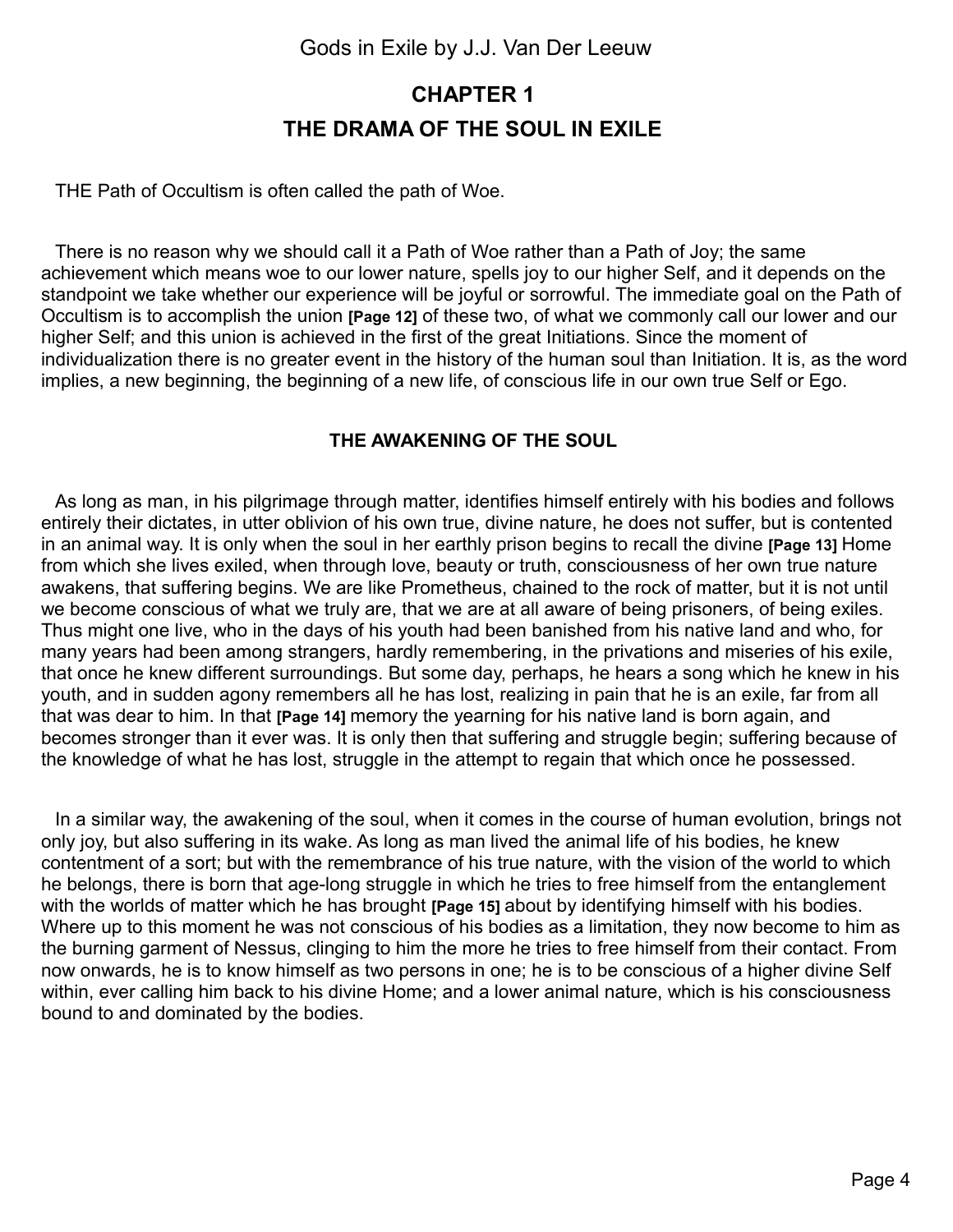### **MORAL STRUGGLE IN MAN**

There is no greater problem, no greater difficulty in human life than this consciousness of being two persons in one. Thus **[Page 16]** St. Paul groaned under the strife of the law of his members against the law of the spirit and exclaimed in distress: "For the good that I would I do not: but the evil which I would not, that I do. Now if I do that I would not, it is no more I that do it, but sin that dwelleth in me. I find then a law, that, when I would do good, evil is present with me. For I delight in the law of God after the inward man; but I see another law in my members, warring against the law of my mind, and bringing me into captivity to the law of sin which is in my members. O wretched man that I am! Who shall deliver me from the body of this death?" (Roman. 7, 19-24.) Nowhere perhaps is this struggle in man more profoundly described than in the *Confessions* of St. Augustine. **[Page 17]** He says: "I was ravished to thee by thine own Beauty; and I was torn from thee by my own weight, throwing myself with groanings upon these lower things, and this weight was the custom of my flesh." (7,17.) And again he says: "The joys of this my life which deserve to be lamented, are at strife with my sorrows which are to be rejoiced in, and which way the victory will incline, I yet know not." (10, 28.) It is the eternal experience of striving man, expressed by Goethe where he exclaims: "Two souls, alas, live in this breast of mine." It is the experience of every aspirant on the Path of Occultism, or even of any human being who tries to live nobly according to the dictates of his higher Self, and finds himself retarded and impeded by the desires of his lower self. **[Page 18]** There is not a human life free from this fundamental struggle; in countless forms, this many-headed Hydra confronts us, and the life of many a candidate for Occultism is a tragedy because of this inner strife, which not only causes acute suffering and self-contempt, but which exhausts the bodies and drains the vitality. Is there anything in human life harder to bear than to see the vision of the spirit and the next moment to deny that vision in the practice of our lives? We, then, feel the self-contempt of which P.B. Shelley speaks as "bitterer to drink than blood," the despair of failing again and again to live as we would live.

Great as is this human tragedy, the most tragical part of it is that it is largely unnecessary and a result of our ignorance; ignorance **[Page 19]** with regard to the working of our own consciousness.

### **IGNORANCE THE CAUSE**

The last thing man discovers is himself. It is a strange yet universal truth that man's thirst for knowledge should begin with that which is furthest and end with that which is nearest. Primitive man already has studied the heavens, but only modem man is beginning to explore the mysteries of his own soul.

Most men are a mystery to themselves; many are even unaware of the existence of the mystery. If we were to ask the average man what he, the living human being, really is; what happens when he feels, and thinks, [Page 20] and acts; what the cause is of the struggle between good and evil of which he is conscious in his own breast, he would not only be unable to answer, but the very questions would seem strange and novel to him. Yet, what could be stranger than that any human being should go through life and bear with all its vicissitudes, suffer the miseries common to all men, rejoice in the evanescent pleasures of life, bear its incessant burden and never ask why? If we were to see a man travelling under great discomfort and many hardships, and if, when we asked him whither he was going, he were to answer that the question had never occurred to him, we should certainly consider such a man crazy. Yet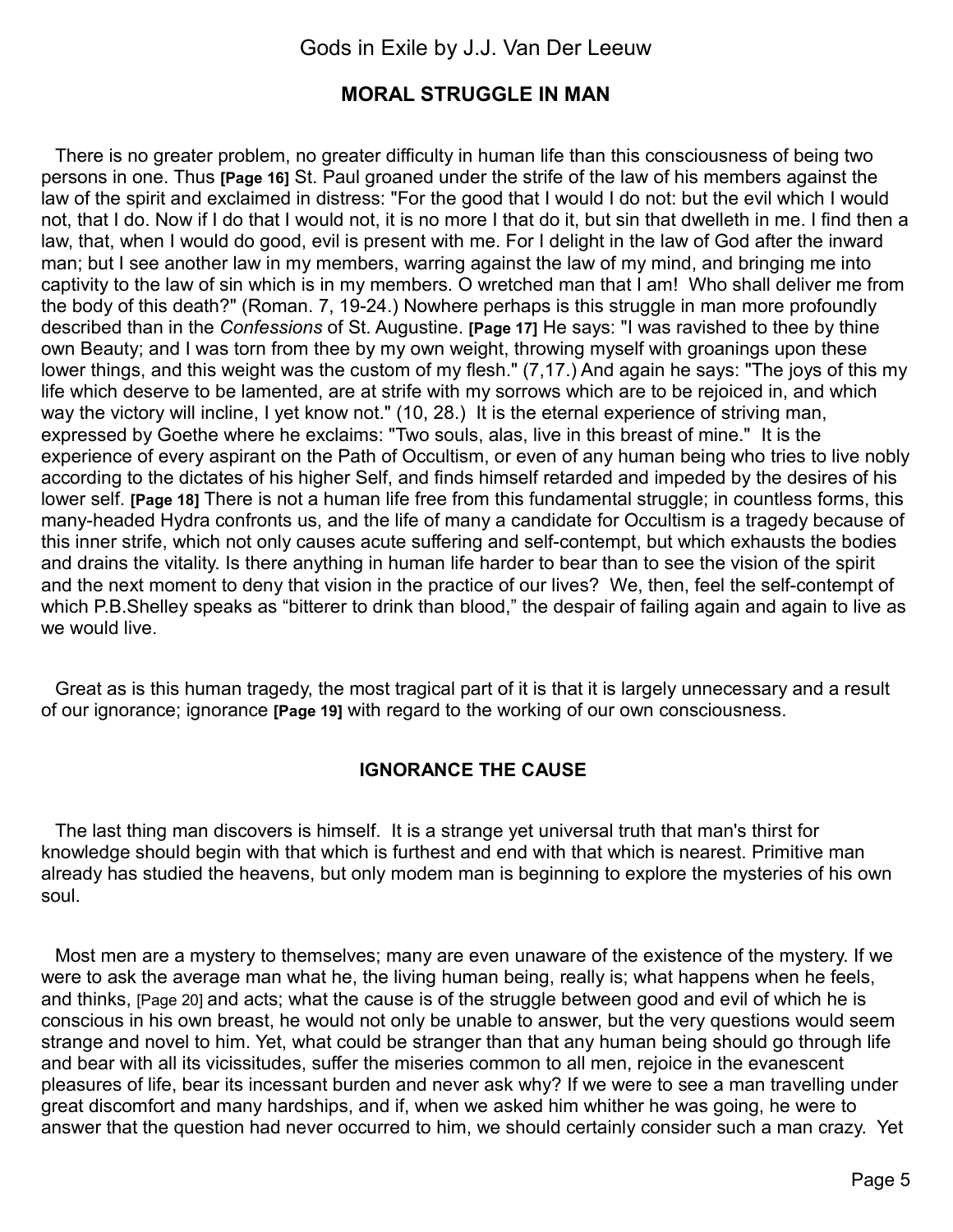that is exactly the case of most people in ordinary life. They go on the journey from [Page 21] birth to death, they toil along the weary road of life, and never ask why, or if they do, they ask the question in a superficial way, not really caring whether they find the answer or not.

But the time comes for every soul in her long pilgrimage, when life becomes impossible to her unless she does know why; when, disillusioned by the world around in which lasting satisfaction can never be found, the soul ceases for a moment her frantic chase after illusions and in utter exhaustion, rests silent and alone. It is then that within the soul is born the consciousness of a new world; it is then that, having turned her face away from the glamour of the world around, she discovers the abiding reality of the world within, the world of the Self. Then, and **[Page 22]** then alone are questions of life answered, but, as Emerson has it, the soul answers never by words, but by the thing itself sought after.

#### **THE KNOWLEDGE OF OUR TRUE NATURE**

During the period of struggle, questions as to the purpose of life and man's own being had formulated themselves, but when the answers come they do not answer the questions but rather obliterate them in the experience of the reality itself. Thus, with regard to the mystery of man's own being, the answer is not an intellectual exposition of the constitution of man, but rather an awareness of his own inner Self **[Page 23]** and as a result, the discovery of the world of that Self. When, in that world, we consider the problem of the duality which we all experience in daily life, of a higher Self on the one hand and a lower self on the other, we find a wonderful truth.

Man is essentially divine; as a son of God he partakes of the nature of his Father and shares His Godhead. Man's own and true home is therefore the world of the Divine; there we live and move and have our being "from eternity to eternity". In his own world the Ego of man has his own activities and lives a life of joy and splendour beyond all earthly conception. There is, however, one lesson or experience which he cannot learn in his own world, but for which he has to put forth his consciousness into the **[Page 24]** worlds of outer manifestation where there is manifoldness and the antithesis of "I" and "not-I". It is there alone that, through the medium of bodies composed of the matter of these outer worlds, the Ego can gain self-consciousness, that is to say, consciousness of himself as a separate individual. The divine world which is the true home of the Ego is a world in which there is not that distinction between Self and not-Self, but in which every part shares the universal consciousness of the whole. That is why in this world the particular self-realization which is necessary to the Ego cannot be gained. It is only in the threefold universe of outer manifestation, the physical world, the emotional world and the mental world, that we find the duality of subject and object **[Page 25]** necessary for the gaining of self-consciousness. Thus it is truly for the gaining of knowledge that the Ego puts himself forth into these outer worlds and assumes bodies of the matter of these worlds. It is this going forth of the soul into the worlds of darkness which we find symbolically described in the story of Genesis. Primitive Paradise is not a state which can last, however great its beauty and harmony. The soul must eat of the tree of good and evil, the tree of knowledge, even though at the cost of Paradise. Having thus become conscious of the desire to know the worlds of matter, the soul is clothed in "coats of skin," the bodies of matter, and henceforth has to live under the conditions of material existence, "labouring and bringing forth in pain". **[Page 26]** The end of this long exile is the redemption or regeneration, which takes place when the soul regains knowledge of her own divinity, and Christ is born in the heart of man. Then Paradise is regained, but now in full selfconsciousness, the Ego in his own divine world possessing the fruits yielded by the soul's descent into the worlds of matter.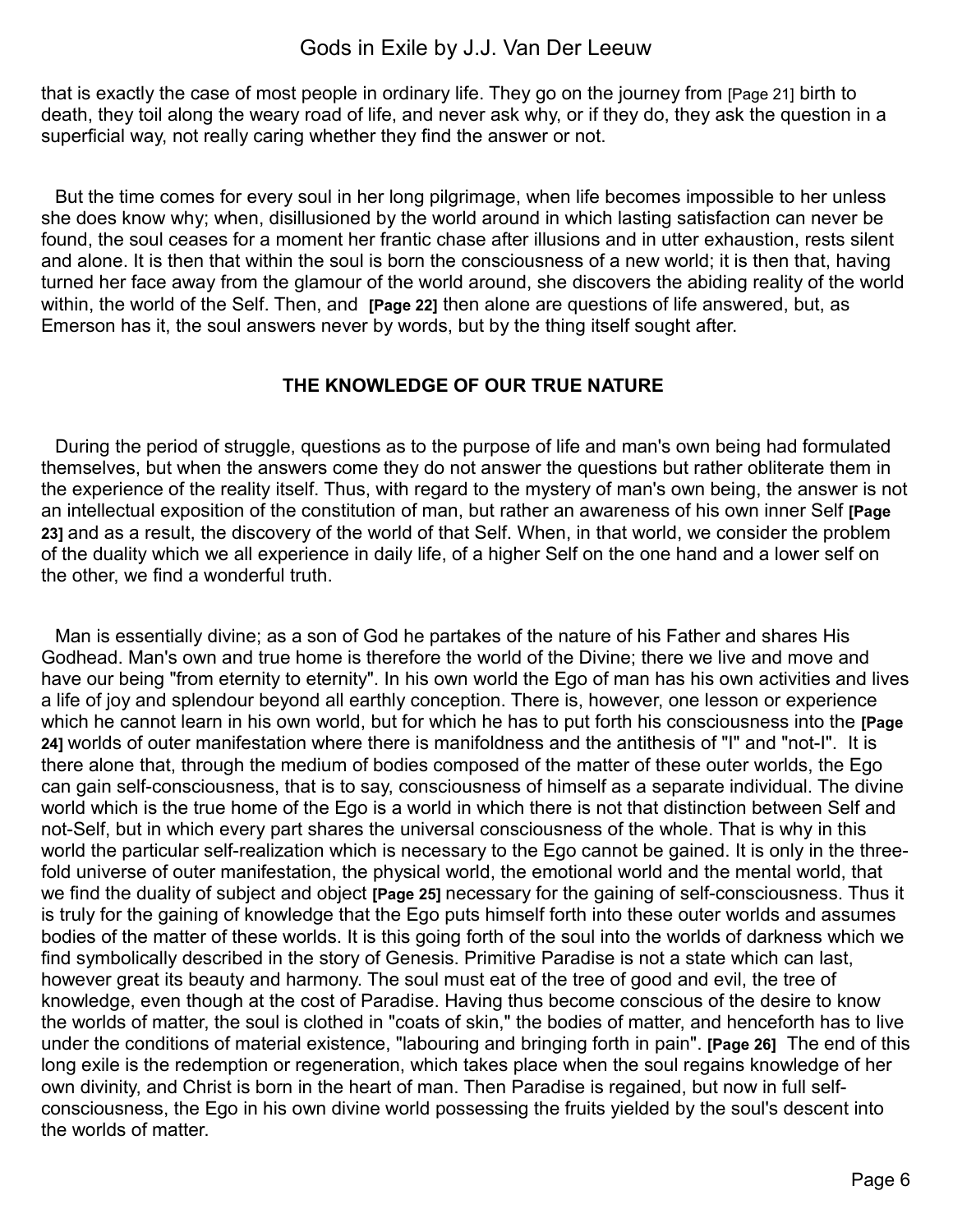### **THE DRAMA OF THE SOUL**

We may thus look upon the repeated incarnations of the divine soul in the worlds of outer manifestation as an especial activity of the Ego, for the specific purpose of acquiring knowledge which can only be gained in this manner. With this putting forth of the divine consciousness into the three **[Page 27]** bodies, the physical body, the body of emotions and the body of thought, there takes place the tragedy, the true fall into matter, which is the cause of all subsequent suffering in the pilgrimage of the soul. For in the process of putting forth a part of her consciousness into the three bodies, that part identifies itself with the bodies into which it is extended, and in that identification, feels itself to be the bodies which are meant to be its servants. Feeling itself to be these bodies, the incarnate consciousness no longer shares the all-embracing consciousness of the divine Self to which it belongs, but shares the separateness of the bodies and becomes an entity, separate from and opposed to other beings - the personality. It is the ancient story of Narcissus, who, beholding **[Page 28]** his image mirrored on the surface of the pool, yearns to embrace that image and in so doing is engulfed in the waters which mirrored him. Thus the incarnate consciousness is engulfed in the sea of matter and, in its identification with the separate bodies, is shut off from the Self of which it is part and no longer knows itself as that which it truly is - a son of God.

Then begins the age-long tragedy of the soul in exile, oblivious of her own divine heritage and degraded in her unconscious submission to those bodies which should be her willing instruments. It is the old Gnostic myth of Sophia, the divine soul, living in exile amongst thieves and robbers who abuse and humiliate her until she is redeemed by the Christ and returns to her divine home. **[Page 29]**

Can there be a greater tragedy and a more profound degradation than that in which the divine soul, member of the highest Nobility, that of the Godhead itself, is subject to the humiliation and indignity of an existence in which, forgetful of her own high rank, she suffers herself to be enslaved by matter? Sometimes when we see humanity at its worst, ugly in its hatred, disharmonious in its estrangement from Nature, coarse and brutal or stupid and superficial, we feel this intense tragedy of the exile of the soul and are acutely conscious of the degradation suffered by the immortal Self within.

### **A CHANGE OF ATTITUDE NECESSARY**

Thus then our consciousness of being dual, of being a higher Self within and a **[Page 30]** lower self without, is based on ignorance. We are not two, but one. We are the divine Self and nothing else. His world is our world, his life our life. What happens is that when we put forth our divine consciousness into the bodies through which we have to gain certain experiences, we identify ourselves with these bodies and become oblivious of what we truly are. Then the imprisoned consciousness, enslaved by the three bodies, follows their desires and we call it the lower self or personality. The voice from within, our own true voice, we feel as the call of the higher Self; and between these two, Ego and personality, our struggle and suffering, our veritable crucifixion, takes place. Yet most of that suffering is due to our ignorance and ceases when we realize **[Page 31]** our true nature. This, however, means an entire change of attitude. To begin with, our conception of the duality of our nature is wrong. We always speak of the soul, spirit, higher Self, Ego, or whatsoever else we call our higher nature, as of something or some one up above, while we ourselves, the lower nature, or personality, live down below. We then look upon our efforts to reach the higher as the attempt to gain something essentially foreign to ourselves and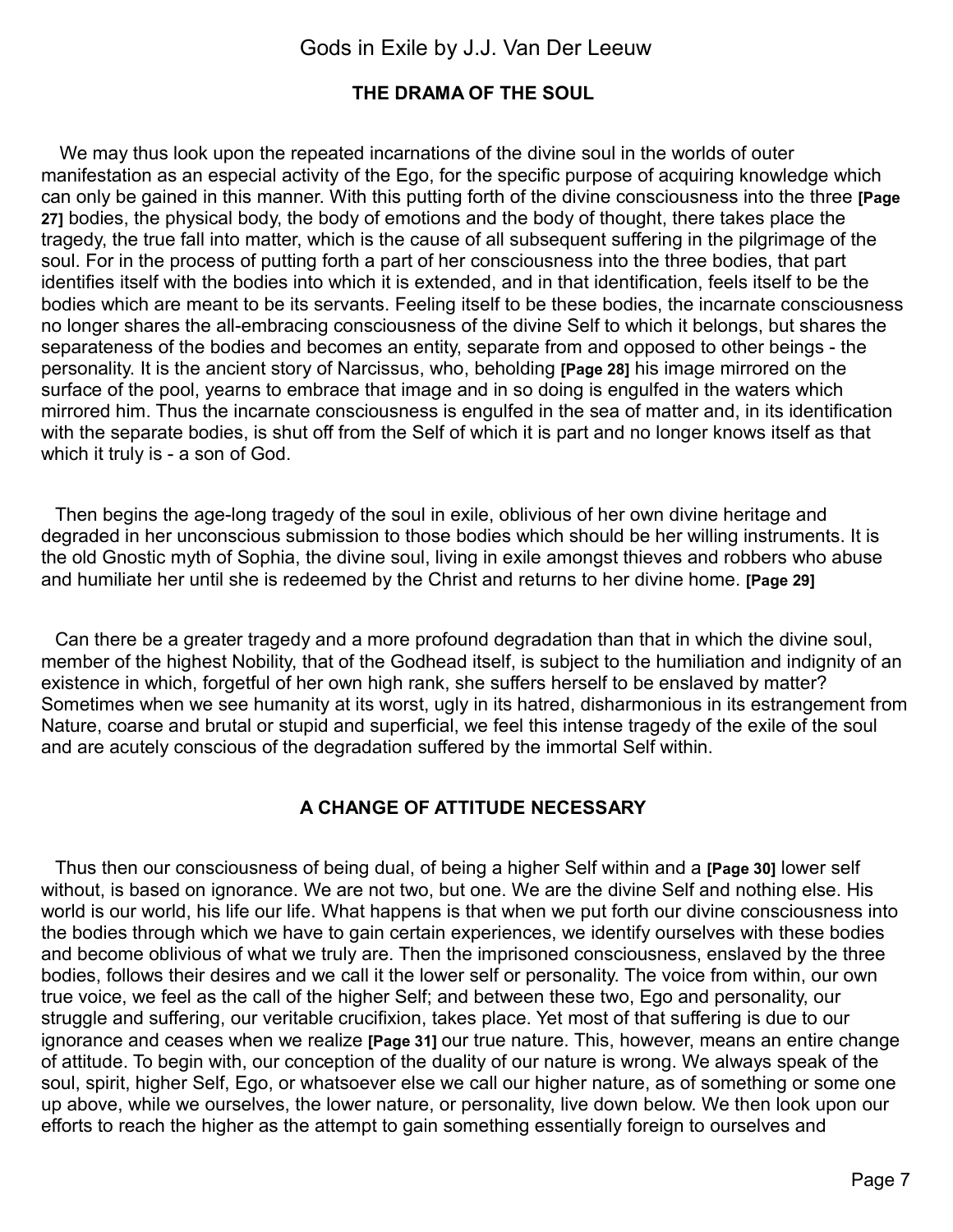consequently hard to obtain. So, often we speak of the "tremendous effort" required to reach the higher Self; at other times again we speak of inspiration or knowledge, spiritual strength or love, as coming from that higher Self to us down below. In all these cases, we commit the fundamental **[Page 32]** error of identifying ourselves with that which we are not, and we approach the entire problem in that attitude. The first condition of spiritual achievement is the certainty beyond any doubt that we are the spirit or higher Self; and the second condition, as important and essential as the first, is the confidence in our own powers as the Ego and the courage to use them freely, Instead of looking upon our usual state of consciousness as natural and normal, and looking upwards towards the Ego as a lofty being to be reached by continuous and tremendous effort, we must begin to look upon our ordinary state of consciousness as abnormal and unnatural and upon the life of the spirit as our own true life, from which by continuous effort we keep ourselves estranged. **[Page 33]**

### **SEPARATENESS THE ABNORMAL STATE**

It hardly ever occurs to us what persistent and formidable effort we all have to make in order to maintain the illusion of our separate personalities. All day long we have to assert ourselves, defend our beloved individuality from attacks by others, see that it is not ignored, slighted, offended or in any way denied that recognition which we feel is owing to it. Then, again, in all the things which we desire for ourselves we seek to strengthen our separate personalities by the acquisition of the desired objects.

It is by the identification of our true spiritual Self with the temporary bodies through which the Self is manifest, that the illusion **[Page 34]** of our separate self is born. It is as if the consciousness of the true Self or Ego were stretched downward into the bodies and there got entangled and twisted in such a manner that it forms a separate sphere of consciousness centered round the bodies to which it is thus attached. But it is not a normal state, it is distinctly and essentially abnormal and unnatural. As well might we call it normal and natural if a band of India-rubber were to be pulled down and stretched out in one particular spot and the extension thus formed be attached to some fixed object. The attachment is abnormal and the moment it is disentangled from that fixture it will resume its natural shape and the band of rubber will once again be one harmonious whole. In like manner we need **[Page 35]** only release our consciousness from the bodies to which we have attached it. We need only surrender the illusion of separateness which we so tenderly foster all day long, and the extension of consciousness, which forms the separate personality, will naturally and automatically flow back into the greater Self which we really are. We speak a great deal about the effort and strain needed to attain to spiritual consciousness, but how much attention do we ever give the appalling strain and effort needed to maintain the illusion of separateness? It is true, we are not conscious of maintaining it, it has become a second nature to us to assert ourselves at the cost of our surroundings, to get what we want and to keep what we have, and in consequence, the gigantic effort **[Page 36]** needed for this self-assertion and magnification of the personality is unnoticed by us. It is there nevertheless.

Let us, then, by a definite effort of the will shake off that mighty superstition which holds us enslaved to the worlds of matter and prevents us from seeing what we truly are; and let us recognize, assert and maintain our own divinity. There is never pride or separateness in that assertion, for the keynote of that world in which we thus enter, our own true world, is unity, and such a thing as self-conceit or pride in personal greatness cannot exist in that atmosphere. Pride is a plant which can only flower in the heavier regions of the worlds of matter; the moment we enter our true Home such things must necessarily cease to be. **[Page 37]** It is only by thus liberating our consciousness from the thralldom of the bodies, by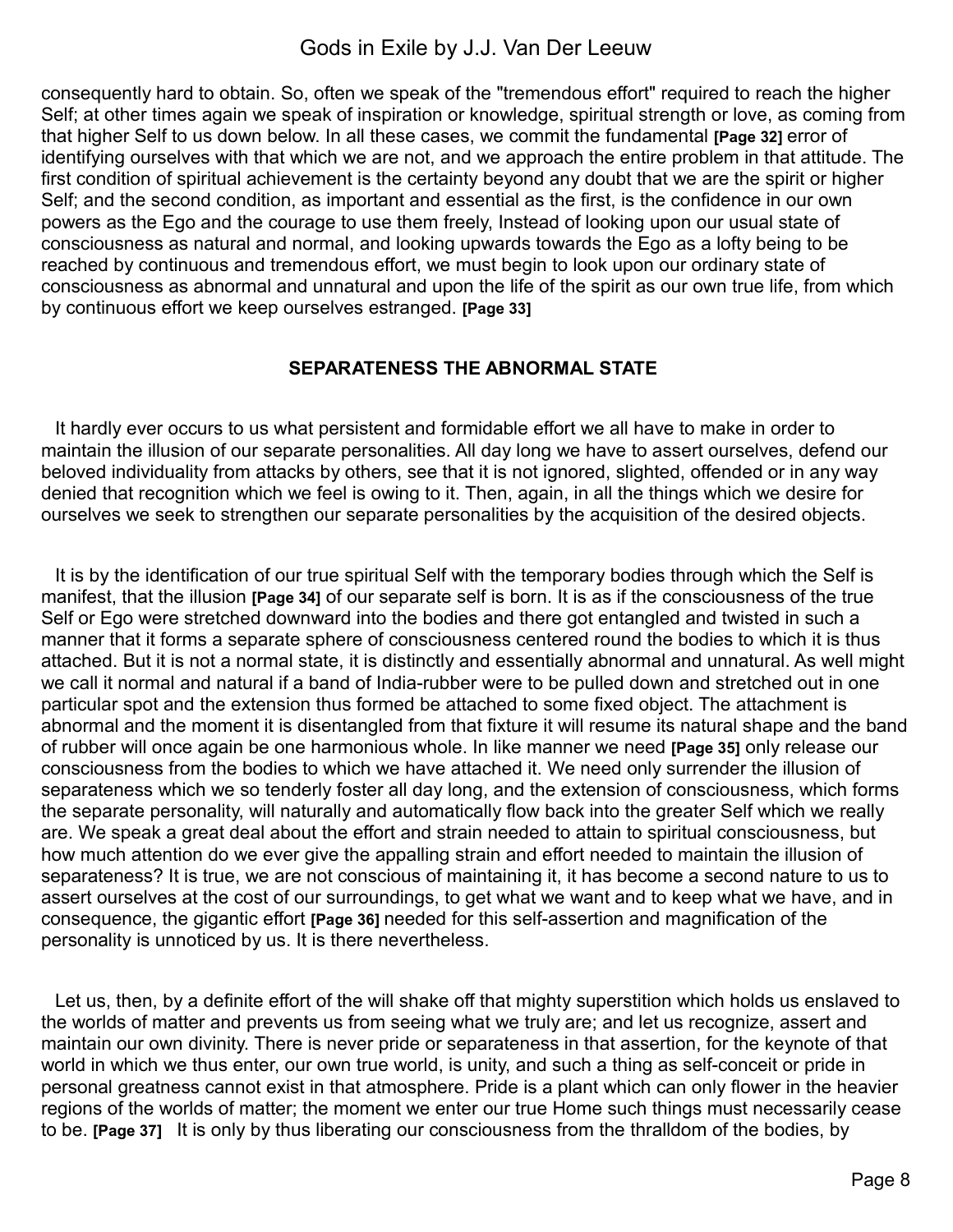realizing the powers which we, everyone of us, have as a divine Self or Ego, and finally, by refusing to become entangled again in the web of material existence, that we can attain that which we set out to reach; freedom from the exhausting and embittering struggle between higher and lower self which poisons the life of so many an earnest aspirant; withdrawal of lower into higher Self - Initiation.

### **DOING, NOT AGREEING**

There is no use in reading a thing and recognizing that it is true, appreciating, as it were, its correctness from a distance. **[Page 38]** If we would benefit by it, it must become more than a teaching, it must become practice. And so in the following pages we shall try to make the experiment, not merely of recognizing that we in our true consciousness are the Ego, but of actually disentangling that consciousness from the limitations, in which it is imprisoned, and bringing it, thus released, into the world of divine joy and freedom where it belongs.

It has almost become a platitude to say that what we want in our times is action and not words, but yet it is profoundly true, and it should be carried out in a type of lectures and books, in which the author or speaker does not merely say things which may or may not be appreciated by his public, but in which he and his readers or **[Page 39]** hearers together go, as it were, on an expedition into the realms of the unknown, where one may lead and others may follow, but where all have to go for themselves. Thus our lectures should be action-lectures, our books action-books and those who read or listen should undergo in their own consciousness that which is spoken about. Let us then do so in our attempt to know ourselves as that which we truly are, not reading these pages in an objective way as if contemplating a spectacle outside ourselves, but trying to identify ourselves with what is said, and doing in our own consciousness that which we read about in these pages. **[Page 40]**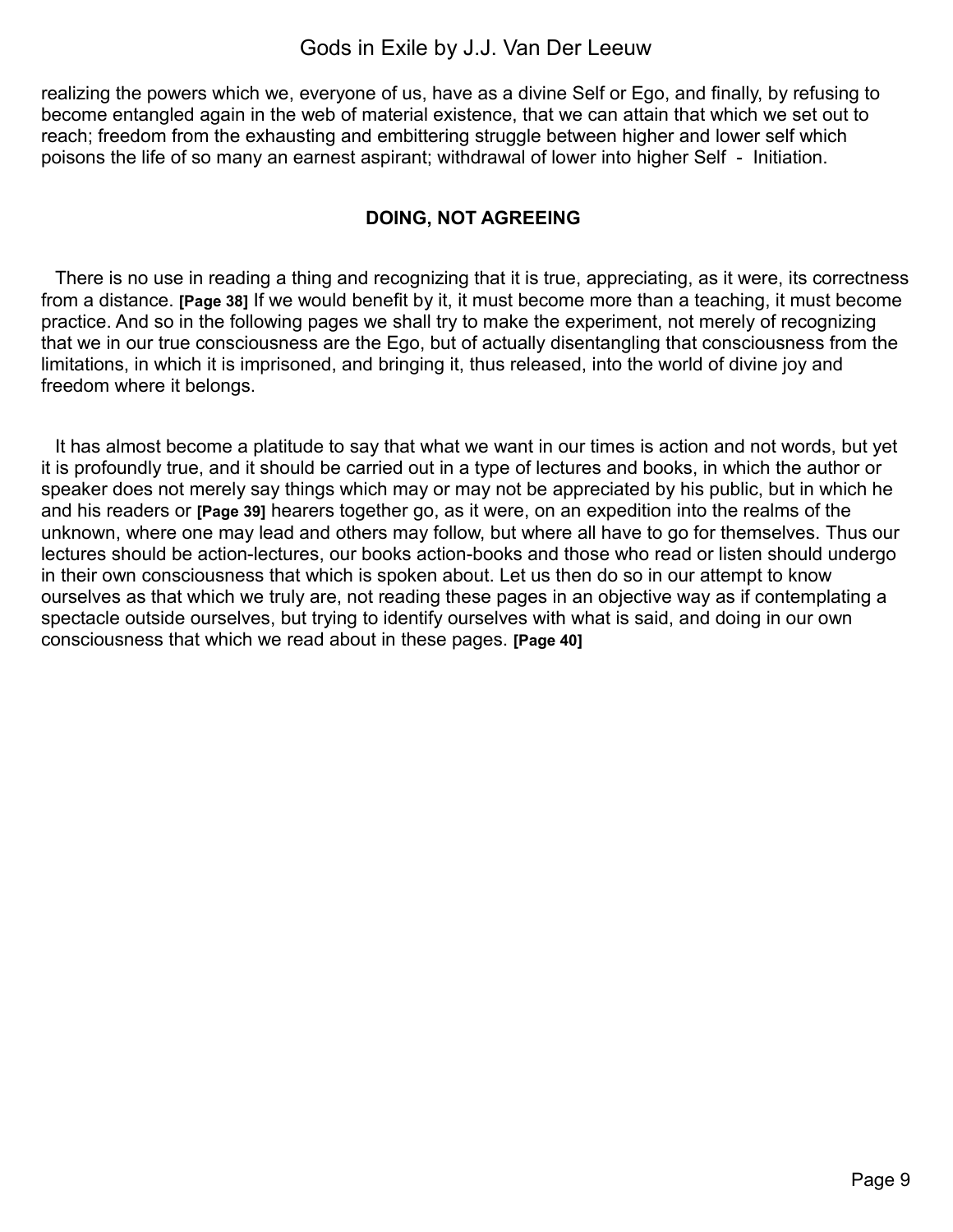## <span id="page-9-0"></span>**CHAPTER 2 THE WAY TO THE EGO**

BEGIN then by thinking about yourselves and watch what comes into your mind when you do so think. You will find that you naturally think of yourself as you appear physically, as you look in the mirror with the face which is familiar to you and bearing the name which is at present yours. This is the first illusion you have to conquer, for as long as we think of ourselves as the physical body we continue to identify ourselves **[Page 41]** with that body and that is exactly what we should not do. By identifying ourselves with the physical body, or its subtler counterpart the etheric body, we make ourselves subservient to their desires and their conditions of existence; consequently our body responds to every change of circumstances to which it is subjected and it follows its own way instead of ours. The result is weakness and ill-health, and a certain heaviness or dullness in the body which makes it unable to respond to the Self within.

#### **THE CHANGE IN THE PHYSICAL BODY**

All that changes when we overcome the illusion of being the body and see it as just what it is, as our servant or instrument in **[Page 42]** the physical world. We must, as it were, change the polarity of the whole relation; instead of the physical world dominating us through the physical body with which we have identified ourselves, we must control the physical world through the physical body which we have made subservient to ourselves. The centre of gravity must be shifted from the physical body to the consciousness which is ours, we must as it were feel that we withdraw the centre of our consciousness and feel ourselves standing behind and working through the physical body, not one with it. The result produced by this change of attitude towards the physical body is profound; as small particles of iron filings group themselves round one common centre when a magnet is brought **[Page 43]** near, and become all arrayed along the lines of force in the magnetic field thus caused, even so the particles of the etheric and physical bodies, instead of being chaotic and aimless and subject to any chance influence from without, become subservient to the one controlling influence of the will within. We must feel them like that, feel the change brought about by our assertion that we are not the body but that the body is ours. We must feel that henceforth it is vitality from within which nourishes and energizes the etheric and physical bodies, more so than vitality from without. The entire change is one which must be experienced and felt rather than thought about and discussed. We must feel our physical body becoming vibrant and responsive to the **[Page 44]** consciousness within, subject to its laws and conditions rather than to those of the physical world around.

In all we do during our daily life that attitude must be maintained. We must feel all the time that we consciously work through the physical body and that it does not work of its own accord. Thus we must give it regularity of habits, of eating and sleeping and of exercise, so that it may be a perfect instrument. Unless the muscles of our physical body are trained daily by physical exercise we cannot expect our body to be resilient and responsive, and far more depends on physical health than is recognized in practice. In a similar way we must regulate our eating so that it becomes possible for the physical body to be alert and **[Page 45]** responsive. Instead of eating any food in any way, we must eat only those forms of food which will make the body a cleaner, stronger and finer instrument for us to use, and while we eat we must be conscious of what we are doing, building the nourishment into the body from within. This again is something we must do and experience rather than approach intellectually. We must have the feeling that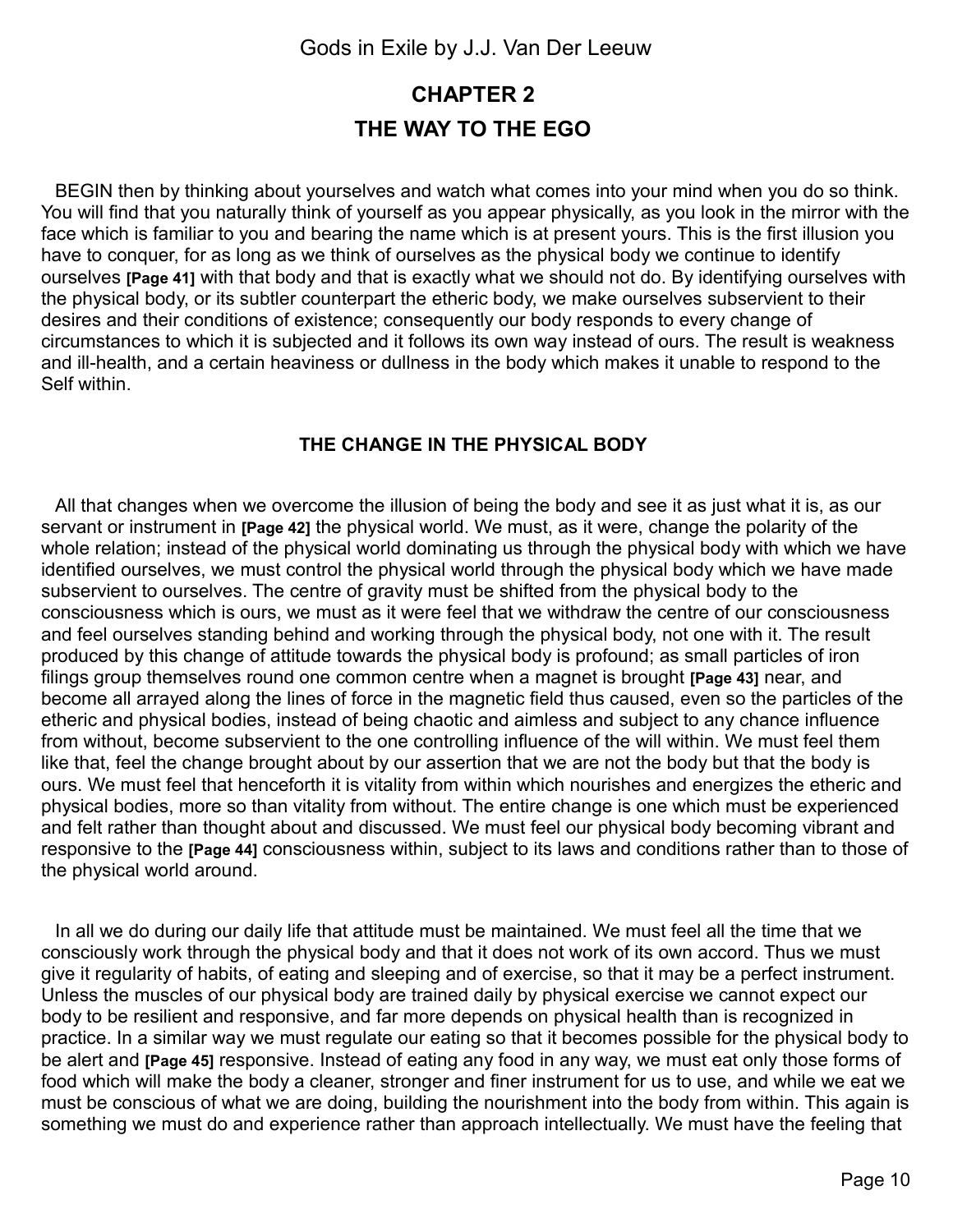we eat consciously and that while we take a mouthful of food, we spiritually build it into the texture of the body. Those amongst Christians who belong to a church which recognizes the value of the Sacraments know the meaning of Communion, know also the particular way in which the consecrated elements are consumed. In just the same way we should **[Page 46]** take all food, for all matter is consecrated by the presence of Christ, and His Life is in all things, even though in the consecrated Host and Wine that Presence is manifest in fullness.

In those and in many other ways we can assist the change in the etheric and physical bodies, which the Hermetic philosophers knew so well as the regeneration of the body, and make them perfect instruments for the Self within. It is a very real change and, when accomplished, for ever breaks the dominion of the physical body over our consciousness, making it a well-attuned instrument for us to use.

### **THE CHANGE IN THE ASTRAL BODY**

Now withdraw the centre of consciousness from the physical body, a process which **[Page 47]** takes place naturally when we change our attitude with regard to the body. Of course we do not withdraw the consciousness entirely, for then we should fall asleep or go into a trance, but we no longer keep our consciousness in the body, we keep it at a higher level and work through the body, and that is a very different matter.

Having done so we must bring about the same change with regard to our emotional or astral body as we did with regard to our physical body. Again we find the same difficulty. As a rule we allow our emotional bodies to belong to the emotional world, we allow that world to determine them and allow desires and emotions to be formed in the emotion-body by influences from without. Of course we do not always know it; **[Page 48]** we have not yet learned the distinction between "I" and "not-I" with regard to what we call the "inner" worlds, the world of the emotions and the world of thought, and in consequence we feel emotions and thoughts "coming up within us", whereas in reality they come over us from without or at least are incited from without. The result, when looked at clairvoyantly, is that the astral body shows different patches of colour, distributed irregularly over it and changing readily under external influences. All that must be changed. We must see our emotion-body and realize it as our vehicle in the astral world. We must take it in the firm grip of the Ego and effect the same change in it which we made in the physical body; we must vitalize the emotional **[Page 49]** body from within and send through it the emotions which we determine to have.

Try to feel that change in yourself. Try to feel your astral body swept clean of all those petty desires and emotions which are so troublesome, and determine what emotions you, the divine Self, are going to allow in that emotion-body of yours. Feel these emotions and let them radiate out consciously. First of all feel love, not love which desires to possess, but love which goes out freely to all beings and all things. Then feel devotion - devotion to the Master, devotion to the great work, devotion to the highest you know - and flood your astral body with that devotion. Next feel sympathy for all who suffer; feel that your heart goes out in compassion to everyone who suffers in the **[Page 50]** wide world. Finally feel spiritual aspiration; feel yourself aspiring with intensity to higher things, and feel that true spirituality radiating out through your emotion-body. When in this way you, the Self, determine what feelings to have and consciously send out these higher emotions through your astral body, it becomes a very different thing indeed. Instead of showing drifting, cloudy emotions which change constantly, it becomes a radiant object, steadily sending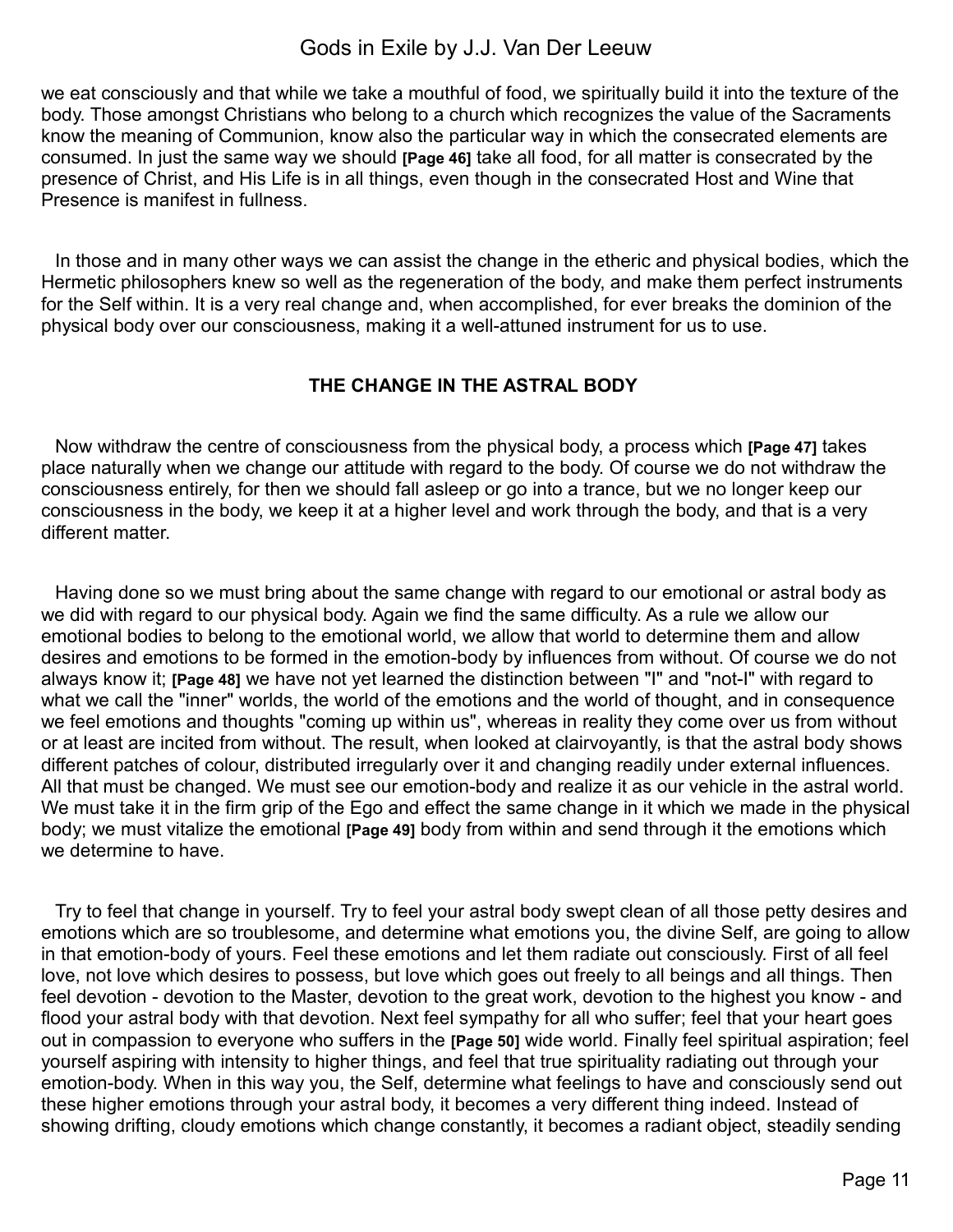forth the emotions which you determine to have and throbbing rhythmically under the impulse from within. Seen clairvoyantly also it becomes a very different object; instead of showing cloudy patches of colour it shows a few clearly defined emotions, concentrically arranged, **[Page 51]** radiating out steadily from the centre of the astral body. Thus again the same change is brought about in it, of which we spoke in connection with the physical body.

Here again we can compare the change to that in a mass of iron filings brought under the influence of a magnetic field. There is now in the astral body a central governing, dominating Will and consequently it is now vitalized and determined by that Will from within. It has now become our servant, and no excitements, emotions or temptations from without can awaken within it emotions or desires which we do not wish. The astral body is no longer just part and parcel of the astral world around it, but has been singled out **[Page 52]** from the remaining astral world and becomes co-ordinated with the Self within. The polarity has, as it were, been changed; it is now vitalized from within and radiates out steadily the higher emotions for the helping of the world around.

In bringing about this change in the astral body we have taken one more step towards overcoming that duality of higher and lower self which caused us so much trouble in the past and was due to our ignorance in allowing part of our consciousness to be dominated over by the bodies. In making the astral body subservient to the Self within, we again withdraw the centre of consciousness from it, disentangle the consciousness, as it were, from the body in which it had become entangled, and lead **[Page 53]** it one step nearer to the world where it belongs, holding it like that, vitalized from within, our servant.

### **THE CHANGE IN THE MENTAL BODY**

Next we must consider the thought-body and change it round too. In some ways the change to be brought about in that mental body is the most essential of all, for in that thought-body our real danger lies, even though we may be ignorant of such danger.

We never act, we never speak unless we have first thought, first made an image of what we are going to do, first "imagined" it. We are not aware of this; the workings of the mind are so rapid and our consciousness is such unknown territory to us that we **[Page 54]** do not know the things that happen in it. But when we so much as lift our hand we first think the movement, we make an image of it and that image, being creative, is realized in action. Thought in us is the manifestation of the Holy Ghost, God the Creator, and it is that supreme creative Energy which is manifest in our power of thought, making it a double-edged sword, all the more dangerous to us when we do not know its power. When we think we make an image in the mental body, we create a thing and fill it with divine creative Energy, which must discharge itself in action. Sometimes a number of repeated thoughts are necessary before the total charge of creative energy is sufficient to bring about action, and, when often **[Page 55]** repeated, thoughts set up a habit or custom and many a time we become powerless to resist the thing we ourselves have created.

All that would not be harmful if we determined our thought-images from with-in, if we, the divine Self, made the image in full consciousness. The danger, the terrible danger to our entire life, lies in the fact that we allow the creation of thought-images to be incited from without, that we allow stimuli from the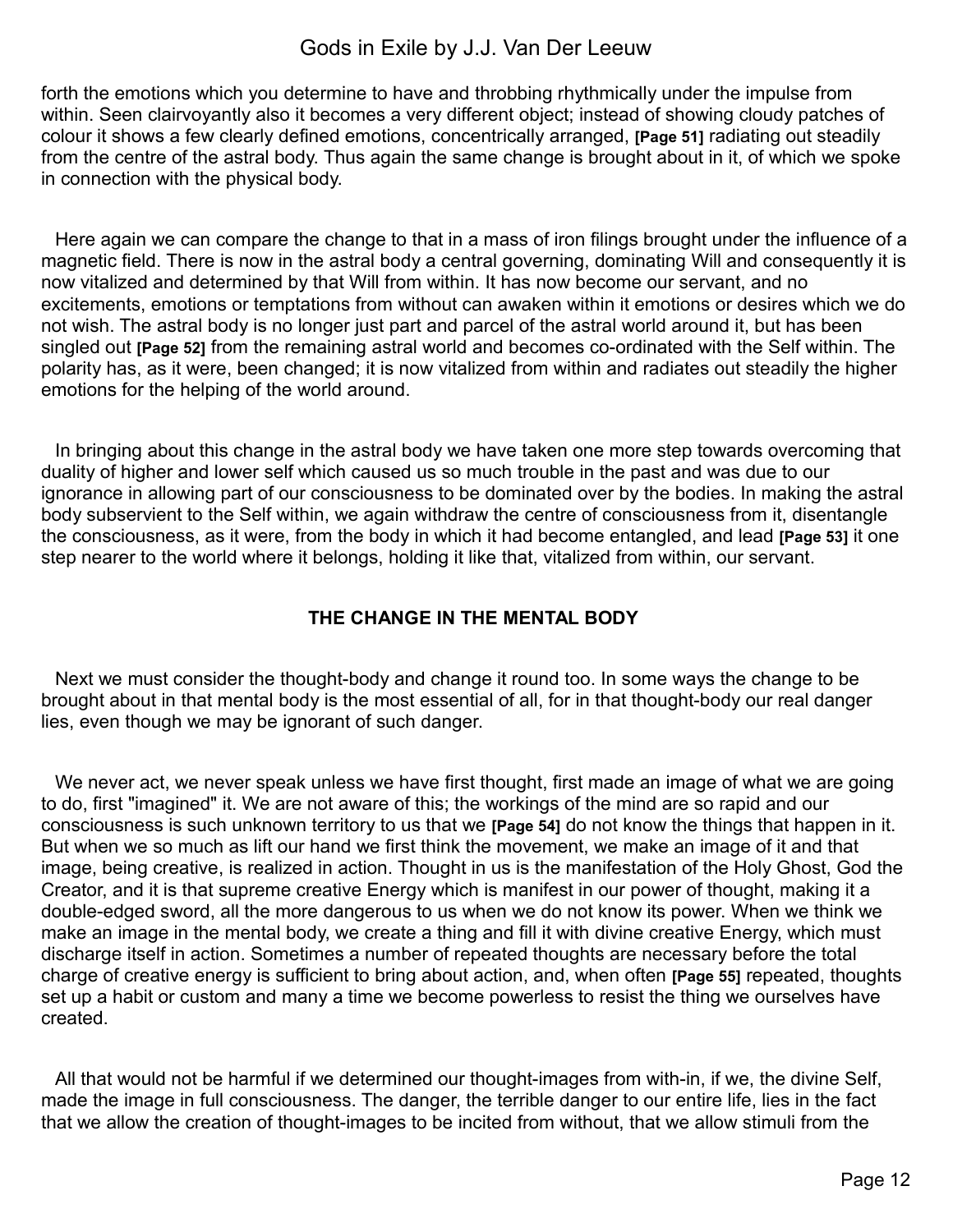outside world to call up images in the mental body, to throw the creative mental matter into thoughtforms, charged with energy, which will necessarily seek to discharge and thus realize themselves. In this ungoverned activity of the mental body lies the source of practically all our inner struggle and spiritual difficulties. **[Page 56]** It is ignorance which allows the undisciplined function of a body which should be ours to use and which should not use us. When we do so allow our mental bodies to be roused from without to the making of images we are lost and our struggle begins.

#### **THE DANGER OF AN UNDISCIPLINED IMAGINATION**

Consider the example of a man craving for drink. He knows the misery caused by his weakness, he knows how it wastes his wages and starves his family, and, in his sane moments, he determines to give it up. Now he passes a place in the street where he can get drink, sees people go in and out and perhaps even smells the drink. Up to **[Page 57]** that moment he is safe from temptation, safe from struggle; but what happens now? In that short fraction of a second he imagines himself drinking; he makes a thoughtimage and for a moment lives and acts in that thought-image of himself enjoying his drink. He feels how it satisfies his craving, but in reality it has only increased it and made the ensuing action almost unavoidable. Then, having created the image, he belatedly calls upon his will and says: "I do not want to do this thing." But then it is too late, then the struggle is practically futile. Once the thought-image has been created, realization in action generally follows. Sometimes of course the image is not quite strong enough and he succeeds in repressing it. But even **[Page 58]** then there is all the struggle and exhaustion of the bodies and the suffering which results. The better way is to prevent the creative thought-image from being formed, to intervene when intervention is still effective.

More suffering is caused by this undisciplined imagination than we think. All the countless occasions to be found in the lives of so many where they fail to control their lower passions, especially sex-desire, are the result of an undisciplined imagination, not of a weak will. A strong desire may be felt, but it is creative thought which brings about action. Most people ignore their imaginings, day-dreams or thoughts and think they are harmless because not tangible or visible to the ordinary eye. **[Page 59]** In reality they are the one and only danger. For the man with strong sex-desire there is no danger in seeing or thinking of the object of his desire unless in so thinking he begins to imagine the satisfaction of his craving. It is when he has made the image of himself as giving way to his desires, and when he has allowed his desires to strengthen the image which he has made, that his danger begins. A man might be surrounded by objects of desire and yet not experience any difficulty or struggle if he could only prevent his imagination, his creative thought-power, reacting on the objects he sees. We never realize sufficiently that there is no power whatsoever in objects of desire unless we allow ourselves to react upon them, unless we **[Page 60] i**ndulge in imaginations which are creative. But once having done that, struggle is certain to ensue. We then call upon what we think to be our will, and try to escape from the results of our own imagination by a frantic resistance. Few people have learnt as yet that anxious or frantic resistance inspired by fear is something very different from the will.

### **THE USE OF THE WILL**

When M. Couй, in his epoch-making exposition of the power of the imagination or the creative power of thought, said I that when the will and the imagination are at war the imagination always wins, he was quite right as long as by will we understand only that frantic and anxious **[Page 61]** resistance which to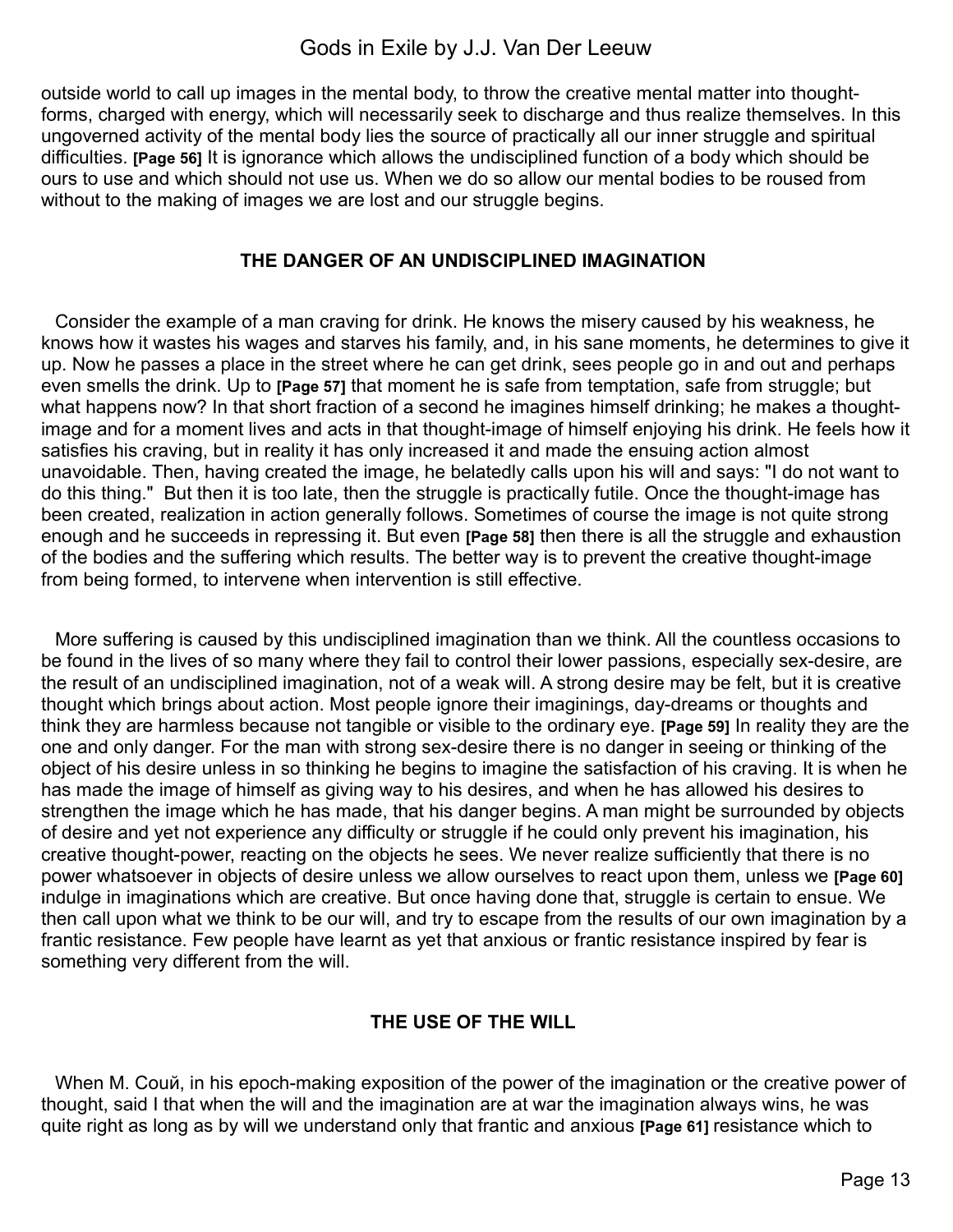most people is the substitute for will. Thus when we learn to ride a bicycle and, seeing a solitary tree in our way make straight for the one obstacle which is sure to bring us to grief, our mistake lies in an uncontrolled imagination; we allow ourselves to imagine that we are going to hit the tree, create a thought-image of ourselves doing that and then strengthen it by emotion, in this case fear. Then we begin to resist it, but we should not call this anxious and frantic resistance "will". That resistance certainly strengthens the imagination and even assists in bringing about the event from which we try to escape. But if we used the real will we would not allow the imagination to react on the tree at all, in fact, having **[Page 62]** noticed the tree and calmly registered its existence, we would not allow it to influence our consciousness, but on the contrary keep our imagination busy with the clear and open road, which we desire to take. The tree would then be practically none existent for us and all we would see would be the open road.

There is an old story of three archers who had a contest as to who could hit a bird in a far-off tree. The first one saw the tree but missed the bird; the second one saw the bird, but only touched it; the third aiming at the bird (it must have been a very placid bird) saw neither the tree nor the bird but only the eye at which he aimed, and he succeeded. That is the power of the real will, the power to see only the one object we **[Page 63]** desire to achieve and nothing else. If the drunkard used his real will he would only see the one purpose of going along the road to his real destination, and passing a public house would not cause him any struggle or temptation. It is by the power of the real will that we can keep the imagination concentrated on the one purpose we have determined to achieve; the especial function of the will is not to do things or to struggle against things, but to hold one purpose in the consciousness and exclude all else.

### **THE MENTAL BODY, THE VITAL SPOT**

Thus it is in the mental body that the wedge must enter; we must refuse to allow any images to be formed in the mental body without our sanction, unless we, the **[Page 64]** Self within, determine it. Sweep the mental body clean of all thought-forms, all images, all trains of thought which are irrelevant. Then do the same to it as we did to the other bodies, change the polarity, make all its particles responsive and obedient to the consciousness within and no longer subservient to the world around. Here again the change is readily evident to clairvoyant sight and the whole mental body appears luminous with the light of the Self within, a radiating object, attuned to and in line with our own true consciousness.

But even that is not enough; thus we can prevent the mental body from harming us and becoming an obstacle in our way, but no more. We must make the creative power of thought a definite power for good, not **[Page 65]** merely preventing it from harming us but using it to help us. This means that we must create and strengthen with our emotion those thought-images which we desire to see realized in our daily life. The goal of our evolution is perfection, not for the selfish purpose that we may be perfect, but rather that through us the burden of the world may be lifted a little. Instead of imagining ourselves, as we often unconsciously and unwittingly do, as being the things and doing the things which in reality we neither want to be nor to do, we must imagine ourselves as the perfect man we desire to be and shall be one day. Think with all the creative thought-power you have of yourself as divine in love, divine in will, divine in thought and word and action, **[Page 66]** and fill your whole mental body with that image, strengthening it with emotions of joy and love, of consecration and aspiration. This image too will realize itself, the same law holds good for it as for the undesirable imaginations which caused us so much trouble. Now we have wielded that power of the imagination consciously we are no longer its slaves, no longer used by it, but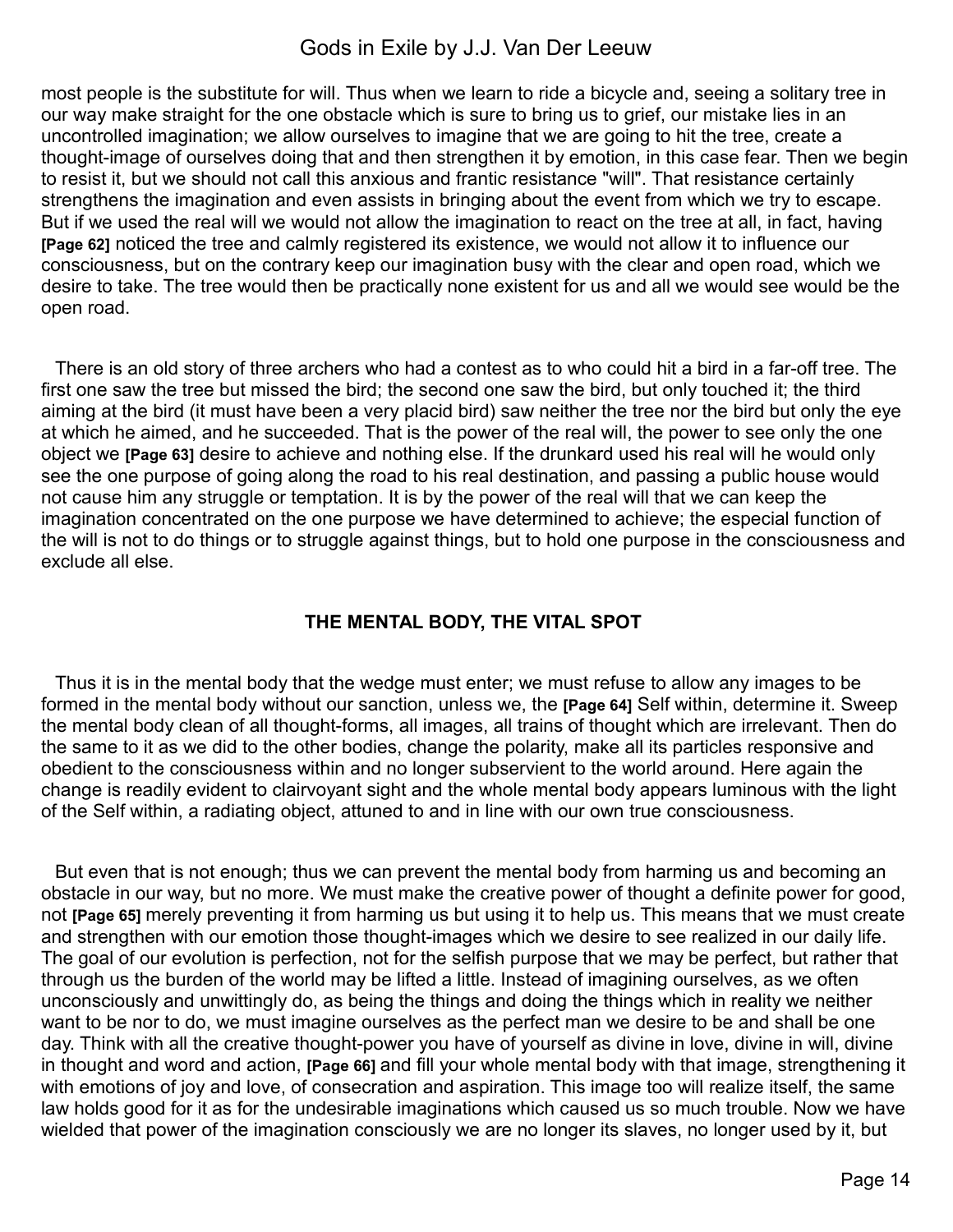we ourselves use it; the same power which was our enemy has now become our friend.

There is no limit to the different ways in which the creative power of the imagination can be used constructively instead of destructively. Not only in our behaviour and daily actions, but in the work we do and in the way in which we recreate ourselves we can use this unlimited power when we **[Page 67]** make our mental body our servant and willing instrument.

Now withdraw the centre of consciousness from the mental body also and hold it responsive to the Self within, as you are holding the physical and astral bodies. We now hold the three bodies as our servants in the three worlds of illusion; they are the three horses which draw our chariot in the lower worlds, but the Self is the divine charioteer, no longer allowing the horses to run their own way, but making them run his way. He has withdrawn the consciousness from its entanglements with the three bodies. He has brought it back to the world where it truly belongs, and from there he can henceforth use these bodies as his willing servants. **[Page 68]**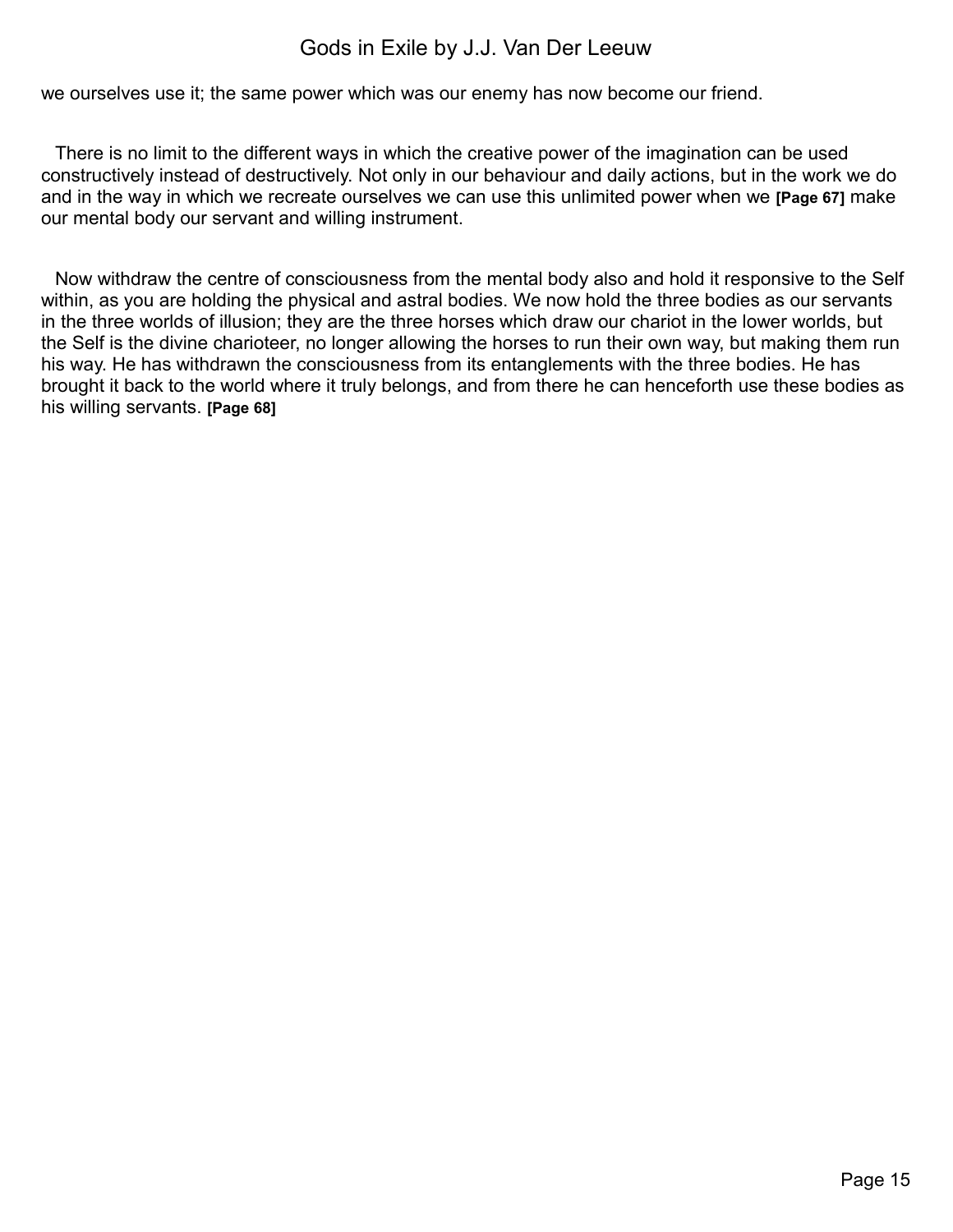## <span id="page-15-0"></span>**CHAPTER 3 THE WORLD OF THE EGO**

WHEN the consciousness is liberated from the three bodies in which it was imprisoned, it will naturally be reunited to the Self which it truly is.

Try to bring back the consciousness into the ego, more than that, try to realize - to know beyond a shadow of a doubt - that you are that Ego, a divine soul which was in exile. Bring it back to that world where it belongs, enter the world which is truly your world and in that self-same moment you will know yourself as the divine Self **[Page 69]** within, one with the divine in all things. Henceforth there cannot be any doubt as to what we are, the higher or the lower self, no longer can there be the exhausting struggle between the two opposite poles of our nature; they are no longer two; the imprisoned and exiled consciousness has been brought back into the parent-consciousness from which it strayed, and once again man is one, the divine Self within, consciously using the three bodies as his instruments, but no longer bound to them.

 Do not bring the consciousness back into the Ego merely in thought, do not agree merely intellectually that you are the Ego, but do it in reality, be the Ego and live in your own world. If you have succeeded in disentangling the consciousness from the **[Page 70]** bodies, there can be no difficulty in bringing it back into the Ego, for it is the consciousness of the Ego and the world of the Ego is our own true home.

When we thus re-enter the world from which we have been exiled for so long, our first experience is an overwhelming sense of freedom and joy. Like a man who has been imprisoned for many years in a place where the rays of the sun do not penetrate and who, released from his prison, is almost blinded by the light without; so are we, entering our own world after our long exile in the prison-house of matter, overwhelmed by the light surrounding us and the freedom from the limitations which held us. Here in this world all is truly light and joy; the Ego in his own world lives a life **[Page 71]** of such incomparable bliss and beauty that, even though we were to see it but once, we can never again fall a victim to the world of illusion. We now know who we are. We have seen ourselves in our own divine beauty in the world which is our home, and no power on earth can ever again entice us into believing that we are the bodies. The spell is broken which held us, and now for the first time we know peace and absence of struggle.

 It is wonderful how simple everything suddenly becomes when we reach that world of the Ego; how natural it now is to do the right thing. Our former life seems full of complications, almost incomprehensible in its problems; once we have dared to recognize ourselves for what we truly **[Page 72]** are all struggle and effort vanish and life becomes simple and natural, flowing harmoniously along.

### **THE LIFE OF THE EGO**

 One of the things which surprises us most when we realize ourselves as Egos is that in our own world we have a life of our own beyond and above what we call life down here. Even those who recognize that our earthly self is but a temporary manifestation of the divine Self within, often make the mistake of looking upon that temporary manifestation as of supreme importance and of absorbing interest for the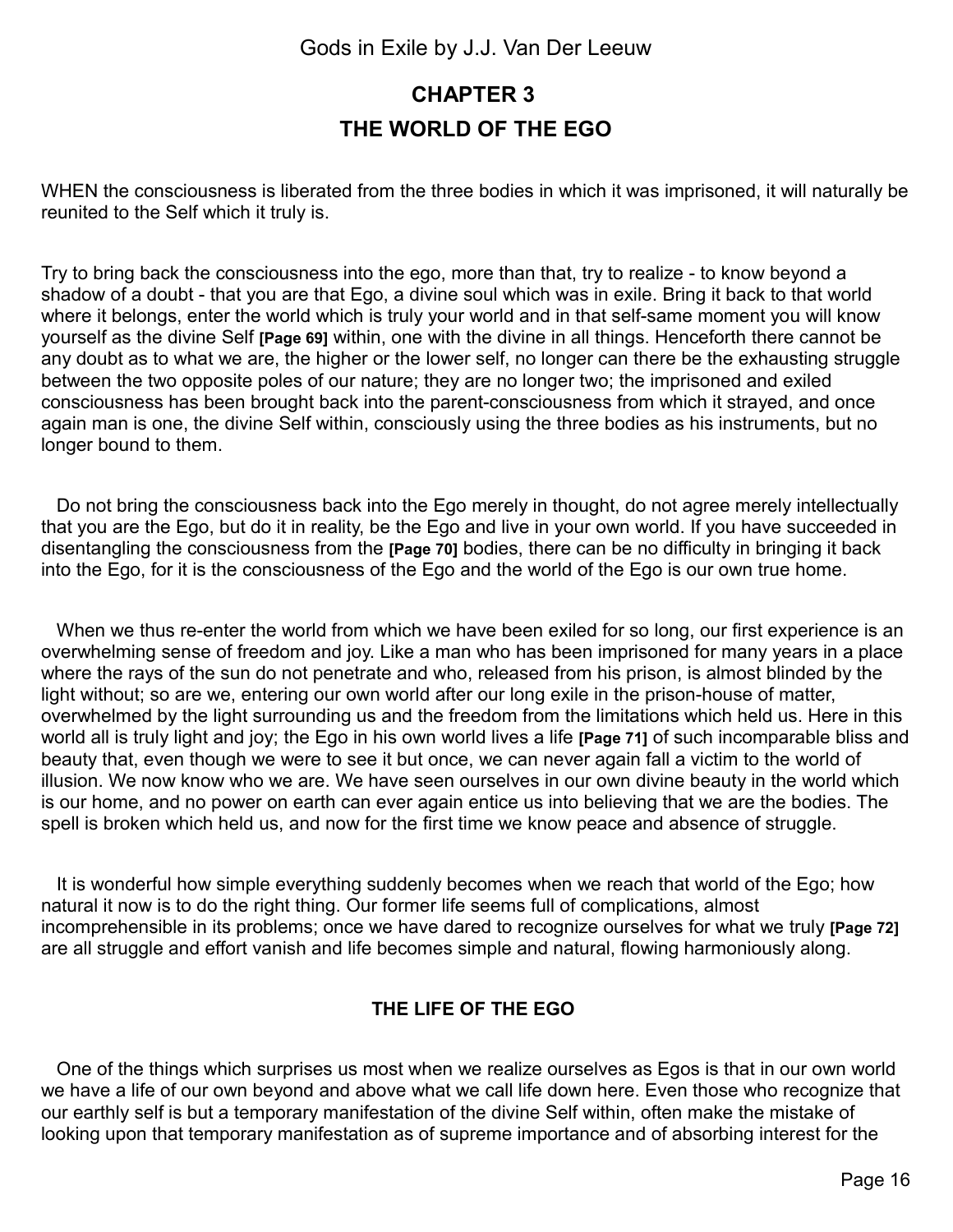divine Self. The reality is very different, the Self which we truly are has a life of his own, in which **[Page 73]** the subsidiary activity which we call life on earth has not by any means the importance we would fain attach to it. As we are conscious of ourselves as Egos we are simultaneously aware of the activities in which we as Egos are engaged. It is naturally very hard, if not impossible, to give any idea of these activities. We in our waking consciousness only know things of this physical world, and unless we can describe a thing in the terms and realities of this world down below, it has no meaning for us.

 In his own world the Ego is ever active in the great work of creation; in company with the angelic hosts and other great beings he assists in the work of world-creation, by which this universe is sustained. God's work is creation; and the Ego, being divine, **[Page 74]** is engaged in that same divine creative activity. Only art can speak of this true work of the divine man, and it is to the poets and musicians that we must go if we would understand something of our work as Egos. Thus in *Prometheus Unbound* something of the work of our true Self is felt, where the "Chorus of Spirits and Hours" sings:

"Then weave the web of the mystic measure;

From the depths of the sky and the ends of the earth,

Come, swift Spirits of might and of pleasure,

Fill the dance and the music of mirth,

As the waves of a thousand streams rush by **[Page 75]**

To an ocean of splendor and harmony!"

and somewhat further where the "Chorus of Spirits " sings:

"And our singing shall build In the void's loose field A world for the Spirit of Wisdom to wield."

 Singing, music, sound, are words which best convey an idea of the work of the Ego in his own world, and yet of course in that world there is nothing like what we know down here as sound. Yet the whole work impresses one like a great symphony, the notes and chords of which are living beings, singing the Song which is their own nature and creating by its power. Again we might picture it as the weaving of a web of light in which the beings are like radiant points connected by lines of light. But nothing **[Page 76]** can give an image of the pure Joy, the utter Bliss which permeates the world of the Ego and the sensation of being bathed in light and "beauty unbeheld". There is a phrase in the *Old Testament* which says that when the world was created " the, Sons of God shouted for joy," and in this expression there is something which reminds us of the Ego, truly a son of God, in his own world, full of joy.

 The whole work is like a mighty ritual, a ceremonial Hymn of creation by which the worlds are maintained, and what we know as Ritual here on earth is as a shadow of that true and greater ritual which we all know so well in our own true world. That is why in the rituals of the great World-Religions and of Freemasonry, there is that **[Page 77]** which reminds us of the land to which we belong; in them we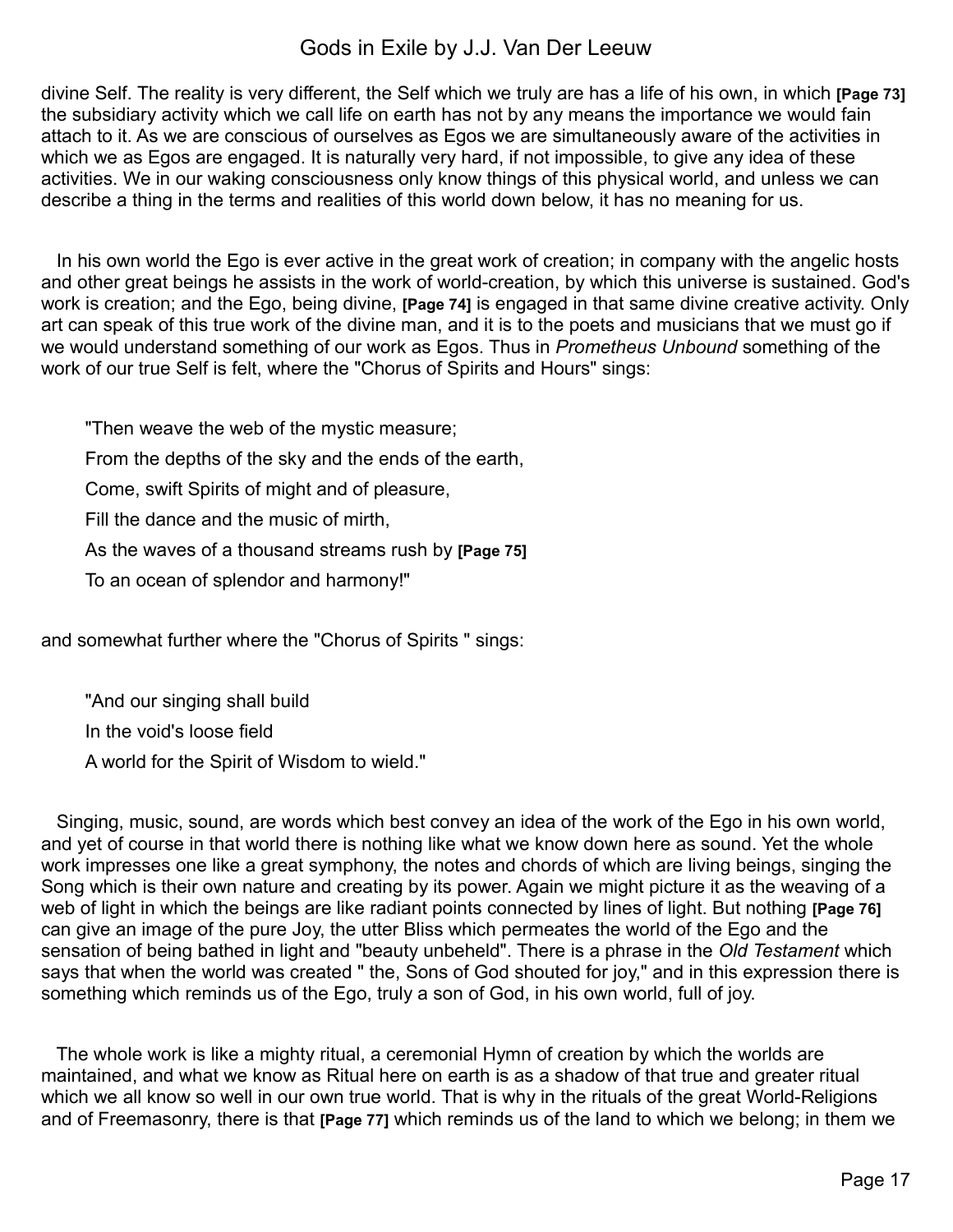hear faint echoes and fragmentary melodies of the song which we are always singing in the world of the Ego.

### **OUR LIFE ON EARTH**

When in this state of Ego-consciousness we think of our life on earth, the life which, in our ordinary waking consciousness down here, seems so all-important to us, it appears to us unreal, almost like a dream and certainly not of the importance which we generally attach to it. As Egos we look upon it in the light of a task which must be done, a lesson which has to be learned and which perhaps can be best expressed as "self-realization". It is only in these **[Page 78]** denser worlds that there is sufficient resistance and separateness to develop the sense of individuality and of "I" consciousness, which then has to be brought back into the greater unity.

 Seeing thus our life from the world of the Ego we gain a greater equanimity in the existence we have to live on earth, for it is profoundly true that nothing in it matters much and most things do not matter at all. When once we know ourselves in our full glory as Egos, life down here seems but a subsidiary activity, to which we give a little of our consciousness, a little of our attention, in the same way as a statesman with mighty work to do might give a little of his attention to some small personal activity in which he is interested. **[Page 79]**

### **THE BEAUTY OF THE EGO**

 In the world of the Ego there is not form and colour such as we know here, but there is that which we can translate into terms of colour and shape. Thus we can speak of the appearance of the Ego, even though he does not appear to us as objects in the world of phenomena do. So it must not be misunderstood when we say that the Ego appears to us in a glorified human form, and that in this form we then see ourselves as we truly are. The human form in which we there see ourselves is at the same time representative of our real type or genius, of our mission in the great Work. Thus one Ego I know appeared as a radiant youth, like a Greek Apollo carved out of glistening **[Page 80]** marble and yet immaterial, with inspiration as his keynote. Another Ego was in appearance somewhat like the sculpture of Demeter in the British Museum, a dignified, serene and peaceful figure, brooding, as it were, over the world which it helped to foster and protect. Thus every Ego has his own radiantly beautiful appearance expressing his mission or genius.

When we have brought back our consciousness into the world of the Ego and know ourselves as such, we must try to see what we are like in that world and henceforth think of ourselves only in that way. Having seen what we really look like we must never again allow ourselves to think of ourselves as the image we see when we look into a mirror. Once we have realized that we **[Page 81]** are the divine Self within, we must never, not even for a moment, suffer ourselves to slip back into the old illusion that we are the physical body and have a divine Self somewhere up above. Henceforth the position is reversed and, when speaking of ourselves, we speak of the radiant Being we truly are, not of the bodies through which a part of our consciousness is temporarily manifest.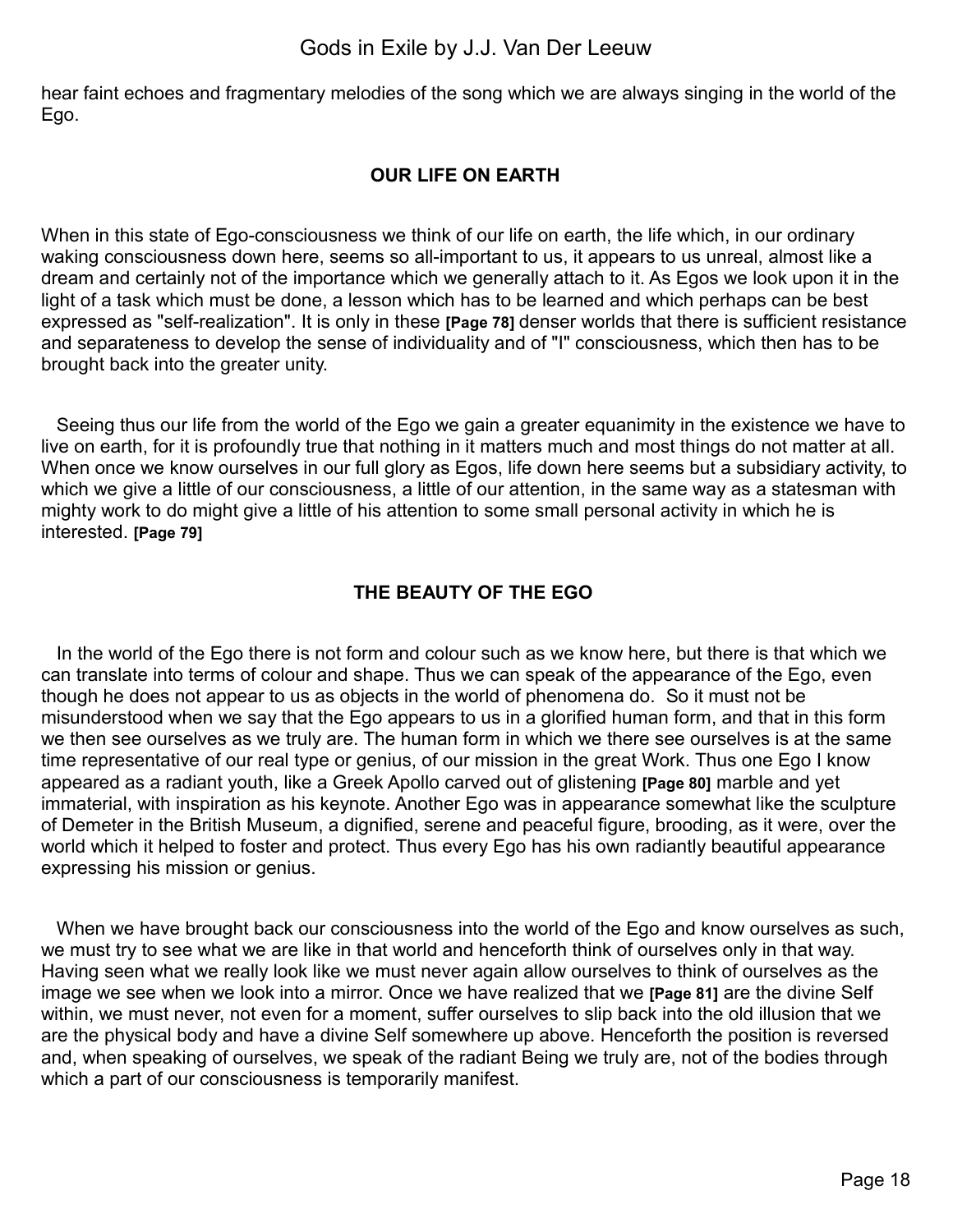### **MAINTAINING THE EGO-CONSCIOUSNESS**

Since we have behind us ages of evolution in which we were content to suffer exile in the darkness of the outer world, there is, even when we realize ourselves for a short **[Page 82]** while as the Ego, always the tendency to slip back into the old accustomed ways of identification with the bodies.

 That is often our mistake. When we have experienced a moment of great spiritual upliftment during meditation or during some ceremony, we sit down and say to ourselves: "Well, that was very fine; I am sorry it is over." Do not make this mistake; when you experience something great, when you know yourself as the divine Self, say: "This is very fine, and it is going to remain with me." That is the great difference. Our weakness is so often that we experience these higher things, and then are resigned to see them pass away again. Never be resigned in that way, be rebellious and say to yourself: "I am not going to let this go; **[Page 83] I** will keep this divine realization; I, the divine Self, *will* to keep it." It is possible. It has been done; it must be done. We must all some day realize our divine powers, and learn to keep as an abiding reality that consciousness which usually we have but for a few moments; so why not do it now?

 Knowing yourself then as the Ego, sharing that life of divine joy, of bliss unutterable, decide to remain there. Do not go back again into the darkness of exile. Why go back to that cramped existence in a dark dungeon which is the life of the personality, when you can live in the sunlight of divine Life? Why not remain there, work from there, live there? **[Page 84]**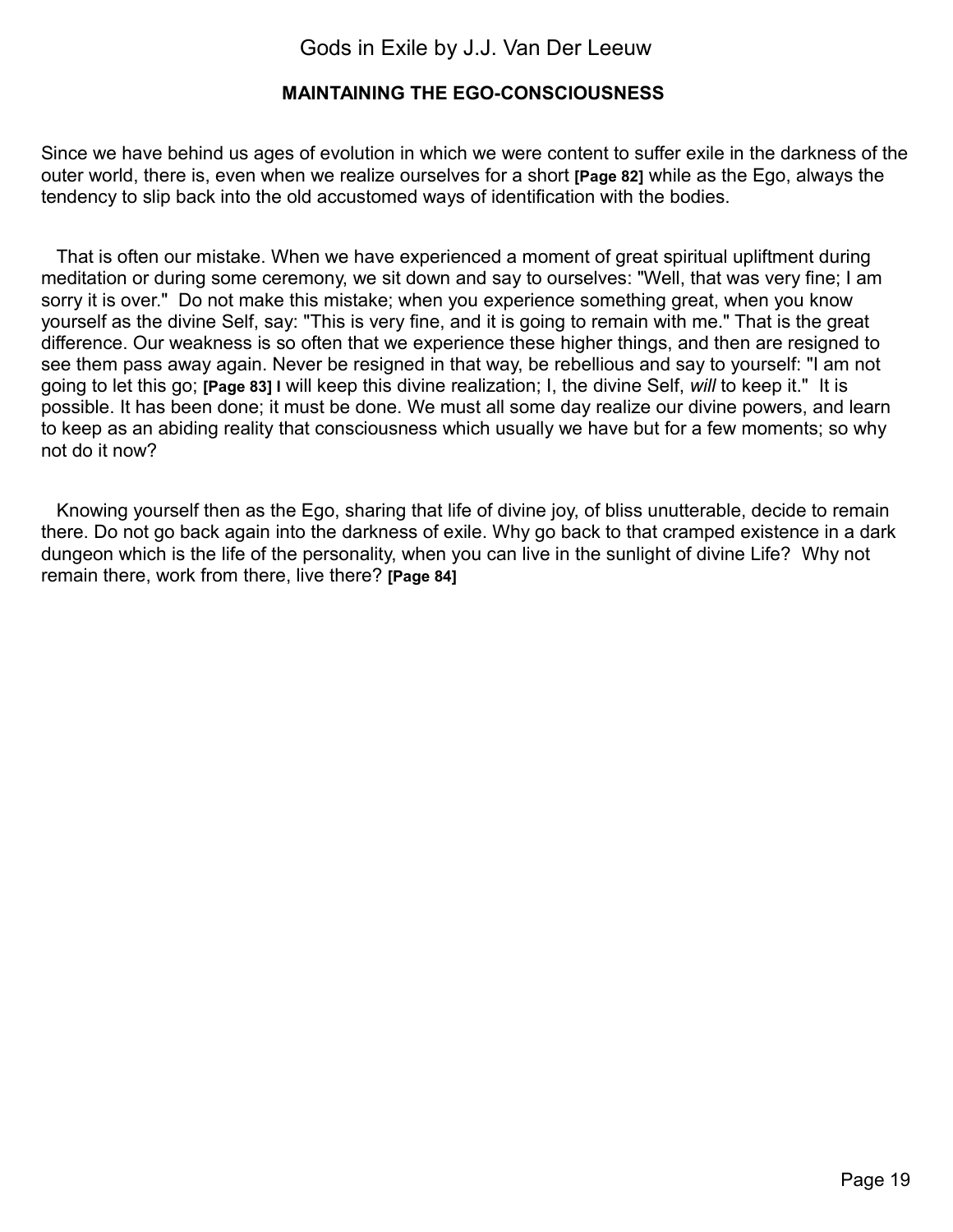## <span id="page-19-0"></span>**CHAPTER 4 THE POWERS OF THE EGO**

HAVING established ourselves in the realization that we are the Ego we must realize powers which, as Egos, we can wield.

 There is first of all the love of the Ego, the power of unity, the aspect of the Ego which, in Theosophical terminology, we call Buddhi.

 Part of the tragedy which takes place when the consciousness of the Ego is put forth into the three bodies, and is seized upon by their elemental consciousness, is that it begins to feel itself as a separate **[Page 85]** being, moving about, separate from all the world around it. The moment we return to the Ego, this illusion of separateness vanishes and we realize what unity is. The wonder then takes place that we still know ourselves as individual beings, but at the same time we are in the life of every one of our fellow beings, of every creature. We are the life of growing trees, the life in the waters of the sea, we *are* the life in the clouds and in the sunshine, the life in all things. Such is the love-power of the Ego - our realization of unity at that level - *and it is the only motive power on the Path of perfection.* It is not will or thought which moves us along on the Path towards divine Union, It is only love. Love is realization of unity, and the more we realize unity, the more we **[Page 86]** feel we can love all our fellow men, love the very trees and rocks, the more we are drawn into union with the divine Life - magnetically drawn towards union. Try to feel that power of the Ego to be at one with all things; try to feel your consciousness dissolve into the greater Consciousness until it *becomes* that greater Consciousness.

 First try to feel your own consciousness as part of that of the Master, losing yourself entirely in Him. Do not contemplate that unity with the Master, but feel it, let it be an actual thing with you so that you feel yourself to be merely a part of Him. Doing that you can easily feel how it is that love is the only motive power on the path; it is the intensity of our love and adoration for the Master, the measure in which we can **[Page 87]** feel one with Him, which makes it possible for Him to take us as His pupils.

 In the same way, but in a far greater measure, does our consciousness expand when we try to feel our unity with the great Brotherhood itself, and try to feel something of the amazing unity of that Consciousness, having only one Will, the Will of the King Himself and yet consisting, as it does, of many great Beings. Here again, when we can realize the unity of that Consciousness, this realization will draw us into it and make us one with it; it will lead us to the first of the great Initiations. Love is like a magnet; it draws us into and makes us one with what we love, and when we succeed in realizing the love of the Ego and feel how it goes out towards everything, **[Page 88]** towards every creature in this wide world, it cannot fail to bring us to the goal of evolution - union with the Divine.

When we feel this we can understand what is meant by the occult maxim "grow as the flower grows". When the flower feels the warmth of the sunlight, it expands and in its yearning for the sunlight grows towards it. It is the love of the flower for the sunlight which makes it grow, and in the same way it is the love of the soul for the divine Sunlight which causes the soul to grow. There is no effort in this growing, it is not a pushing or straining forwards, it is a natural at-one-ment with what we love. That is why our love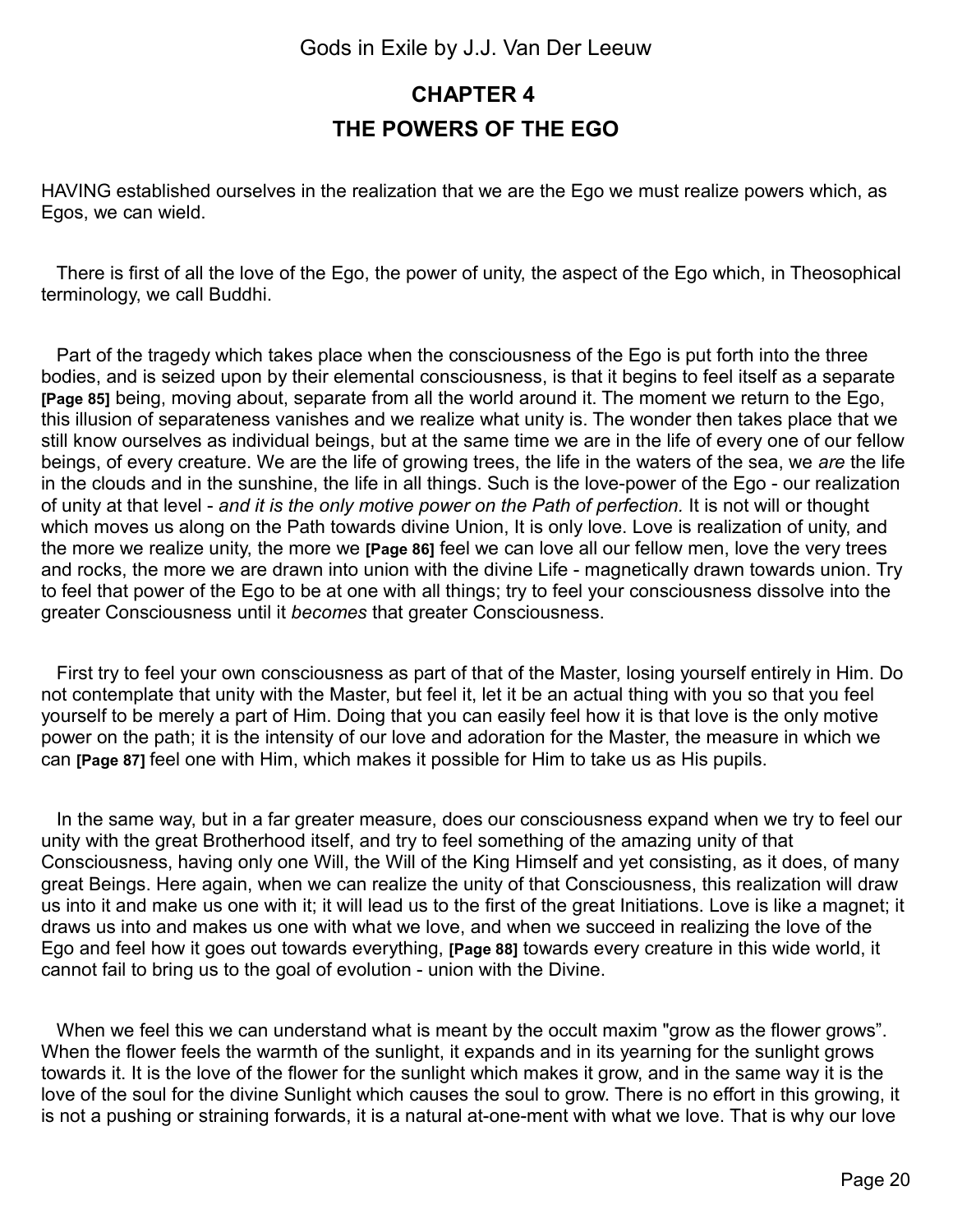must be all-embracing, nothing excluding why it must flow out freely to all things, for in all things is the **[Page 89]** divine Life which we seek. If we exclude it in one thing or being, which we separate from ourselves, we exclude the divine Life itself and make our conscious union with it harder. Think of the Christ as the Heart of this Unity of all things, feel His Love as the love which binds all things, and in loving Him you will come to love all things. We shall then begin to see how profoundly true is His own saying that whatsoever we do unto the least of our brethren, we do unto Him.

 Once again, in realizing this particular power of the Ego, there must be no mere contemplation or intellectual conception of love; we must feel that love of the Ego, become it, and then, on its wings we can ascend to higher things. It is a power which we must learn to use consciously. **[Page 90]**

### **THE WILL OF THE EGO**

The next power of the Ego which we must learn to realize as our own is the power of the will, what we call in Theosophy, the Atma. We must not confuse this truly divine power with the feeble thing which we call "will" in daily life. There is hardly any word which is so misunderstood and abused. We use it when we really ought to say "wish" or "desire"; we speak of a person as " having a weak will" when there is no such thing as a weak will, we speak of the "clash of wills" when we merely mean the clash of selfish desires. As already mentioned above, Couй and Baudouin use the word where they really mean anxious and frantic resistance, and **[Page 91]** so, even in one of the most important works of modern psychology the issue is confused.

 First of all we must abandon the widespread idea that the will *does* things; that we carry through something by an effort of the will. To do and to carry out is not the function of the will, but of a quite different aspect of the Ego, the creative activity. The will is the Ruler, the King who says "this shall be done", but who does not go to do things Himself. Speaking psychologically the will is the power to hold the consciousness focussed on one thing and exclude everything else. We thus see what an exceedingly serene, quiet, unmoving power the will is; it is just the power to hold one thing and exclude all else. But **[Page 92]** that is a tremendous power, the more so because it is so little understood.

### **NOT A WEAK WILL, BUT AN UNCONTROLLED IMAGINATION**

We can understand this best by analysing some instances where, as we put it in ordinary language, our will is not strong enough. Imagine that we determine to get up at six o'clock in the morning. When the hour comes and we wake up we naturally feel sleepy and tired. If now we used the will in the right way there would be no difficulty in getting up, we would just hold the one thought of getting up and exclude everything else and there would be no struggle. But what we do in reality is **[Page 93]** to allow our creative imagination to play about with the problem of getting up, and we begin to imagine on the one hand how unpleasant and cold it will be to get out of our warm bed, how uncomfortable to dress in the dark, and on the other hand we imagine how very pleasant it would be to lie in bed a little longer or to go to sleep again. Thus we have created images which naturally tend to realize themselves and make us stay in bed. When then we begin to resist, that resistance is but a feeble thing, and even if it should win we have made for ourselves a quite unnecessary struggle which uses up vitality and could easily have been avoided had we but understood the true function of the will. In not getting up we have shown signs not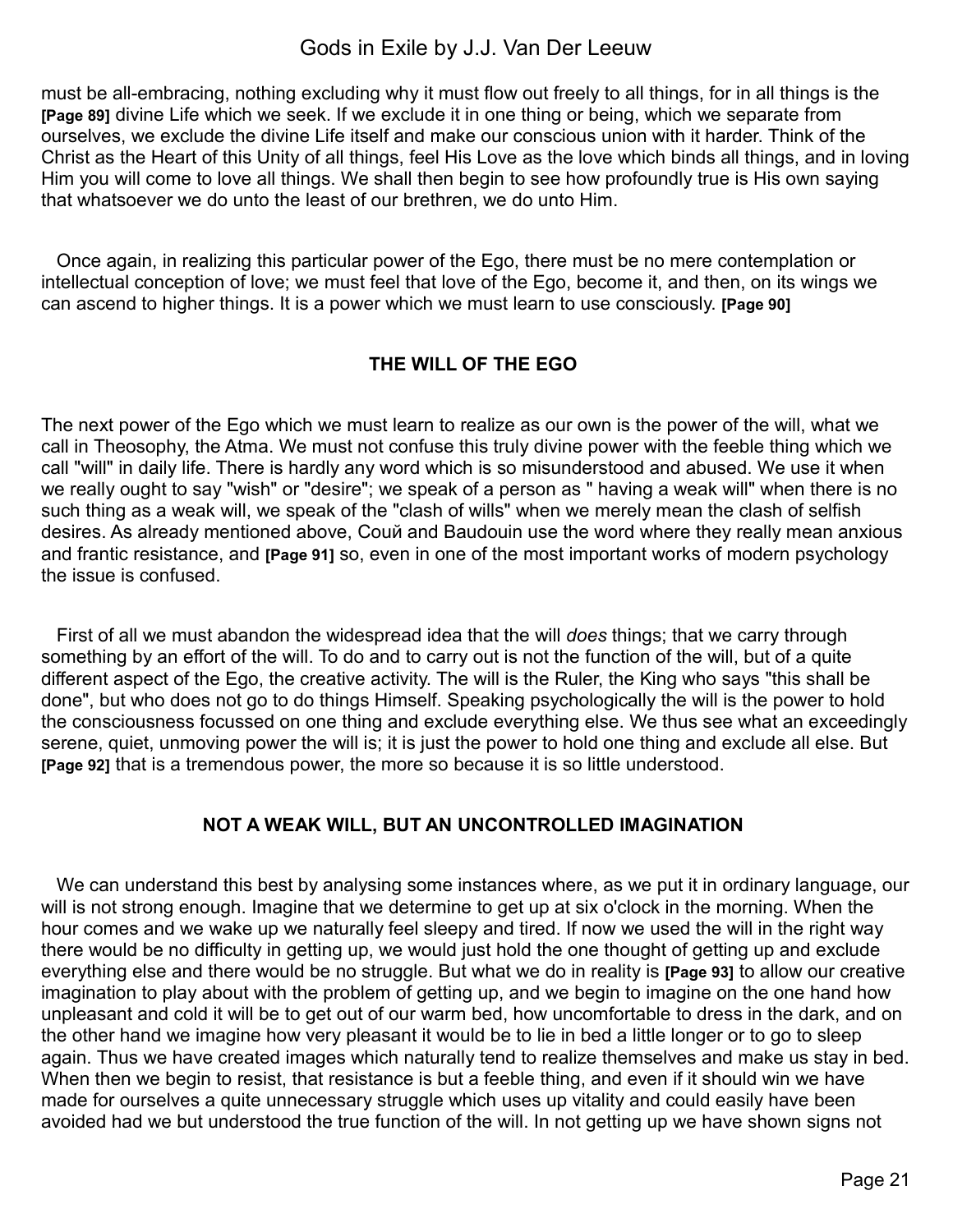**[Page 94]** of a weak will, but of an uncontrolled imagination. The right use of the will would have been to keep the creative thought or imagination centred and focussed on one idea only: that of getting up, and in excluding every other thought. In that way we would not have allowed the imagination to toy with such thoughts as the unpleasantness of getting up and the comfort of remaining in bed, and we would have experienced no difficulty whatever in getting up at once. Truly Hamlet uttered a deep psychological truth when he said that "the native hue of resolution is sicklied o'er with the pale cast of thought". It is the power of the will within to keep the consciousness focussed on the one thing in hand and exclude every idea, feeling, person **[Page 95]** or influence that would interfere with that or tempt us aside.

 To give one more example: practically everyone has experienced the unpleasant sensation which comes over us when we are about to jump or dive into the water from a greater height. We have determined to do it, but when we actually find ourselves about to jump we shrink back and possibly it takes us quite a long time before we can, as we call it, screw up enough courage to do the thing. What really has happened is that we have allowed the imagination to create for us a terrifying image of the plunge we are about to make, and of the advisability of not doing it. Having made that creative image we naturally find ourselves impeded by it and the jump into the water **[Page 96]** begins to hold terror for us, whereas before it seemed attractive. The way out is again to keep the will focussed on the one thing only: the jump to be made, and to exclude every thought, feeling or influence that might interfere with this. Then we find that there is no difficulty, in just doing the thing.

#### **THE USE OF THE WILL IN OCCULTISM**

When we apply all this to the use of the will in reaching the perfection which is our goal, we can readily see how it is that we fail so often. We determine to reach the goal, to achieve that which is our spiritual destiny. In doing so we lay down a line of **[Page 97]** action and certain principles of conduct which we see as essential. Now if we can only keep the will focussed on that one purpose and exclude anything that would interfere with it, we shall experience no difficulties, no struggle. What we do in reality is something on the following lines. When occasion offers to carry out the line of action upon which we have decided, we begin to imagine the advantages and disadvantages, the pleasantness or unpleasantness of the particular action and having created images, or thought-forms as we call them, we strengthen them by feeling or desire, and they become obstacles in our way when we try to carry out our original intention. Then the struggle begins with all its attendant evils, suffering to ourselves, **[Page 98]** exhaustion to the bodies and the danger of failing in the task we have set ourselves. All that is not only wrong but is superfluous. When we use the will as it should be used, to hold one purpose and nothing else, there can be no difficulty. But the moment we allow an interfering thought or influence to enter our consciousness and claim its attention we are lost. We must certainly consider circumstances, always using common sense and deliberate judgment, but we must not allow extraneous influences to divert us from our line of action.

 Try then to realize this will within you, see it filling your consciousness as a blinding white light, feel that it is irresistible and has power to hold any purpose until achieved. **[Page 99]** Having once felt and realized this true power of the will we can never again speak of the will being weak! It is a truly divine Power, and unless we understand its functions and meaning in our life we cannot achieve our destiny.

Use this power of the will then to hold in your consciousness one purpose and one purpose only: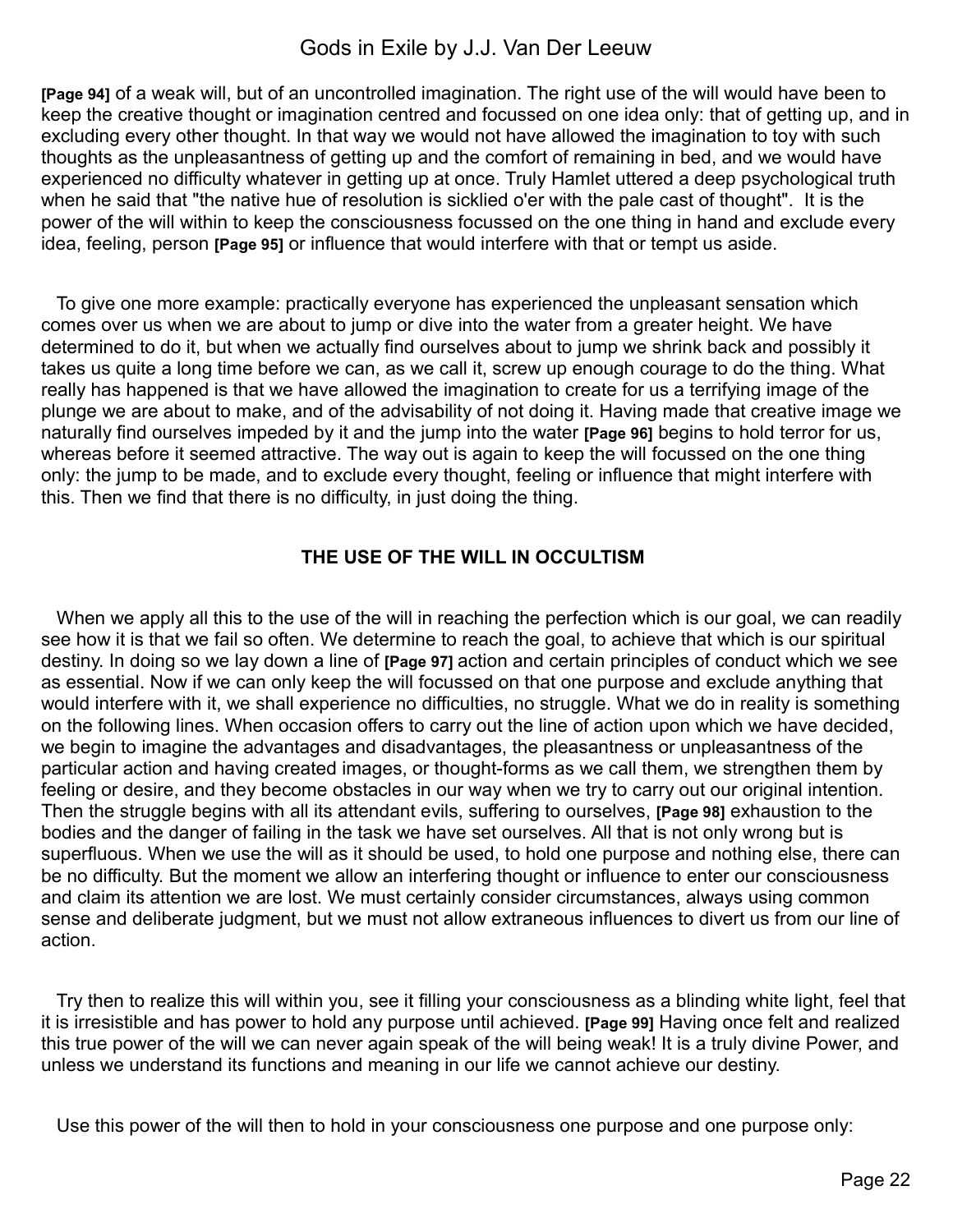perfection for the sake of the world. That must be your one absorbing and dominating passion and nothing must be allowed to interfere with it. Do not think it is a selfish desire; as long as you think that, you have not yet entered the world of the Ego and do not yet realize what unity means. It is only when we understand, when we know that all creation is one, utterly and *indestructibly one*, **[Page 100]** that we realize the impossibility of such a thing as individual salvation. Salvation or perfection means union with the divine Life which is in all things, and therefore it can never be individual, can never be for a few elect. The achievement of any one is the achievement of all; when one human being attains to Adeptship, in him the whole of humanity, the whole of creation is triumphant, and another cord has been formed to bind humanity back to God, another power has been born to lift the burden of the world's suffering. When, in Dante's *Divina Comedia* a soul gains release from Purgatory and enters Paradise the whole of Mount Purgatory trembles for joy. And this is literally true. The achievement of any human being is a joy to all creation **[Page 101]** and is never an individual achievement only. The desire for perfection is the desire to give up the illusion of the separate self for the reality of universal life and thus selfishness and perfection are mutually exclusive.

 Try then to use this truly divine power, which everyone of us has, for the greatest purpose of all and keep the consciousness focussed on the idea of perfection. Let that dominate all we do. In the beginning this may be a strain and we may find it difficult to do our ordinary work while keeping our consciousness focussed on the greater things, but very soon it will become a habit and the will to perfection will become the permanent background on which the pattern of our daily life is embroidered. **[Page 102]**

### **WE ARE THE PATH**

There is a sense in which we are already perfect and divine at this very moment. The real you, the real being, is not the transient and ever-changing glimpse which we call present, but it is your entire past and your entire future; it is the complete being with his whole cycle of evolution contained within him. Thus we are primitive man as well as perfect man and that which we strive for is in reality ours already; *the secret of evolution is to become what we are.* Only then can we understand the meaning of another much used occult maxim, namely that "we ourselves must become the Path". It is so utterly true and yet we know it only when, in our consciousness as Egos, we have **[Page 103]** seen the goal, the purpose of perfection, the attainment of Adeptship not as a far away, extraneous thing to be approached from without, but as our own inner divinity, our own inmost Self. When we thus know what it means to become the Path ourselves we also know that nothing on earth can ever again come between us and our goal; we have seen it and we have become one with it; it is as if we had seen our own divinity and as if the goal were in the centre of our own being. The Path of perfection then becomes but the unfolding of our own divinity.

### **THE POWER OF CREATIVE THOUGHT**

 Having realized the Ego's powers of love and of will, we must now discover its third **[Page 104]** great power, that of creative thought or, as we call it in Theosophy, Manas. Thought in us is the manifestation of God the Holy Ghost, just as will is the manifestation of the Father and love of the Son. God the Holy Ghost is God in creative activity, God the Creator, and when we realize that power in us we feel ourselves inspired, possessed by boundless creative ability, by the power to do things. It is only thought in us which does, only thought which creates and carries out the decrees of the will. If the will is the King, thought is the Prime Minister and the activity of our creative thought should ever be directed by the will.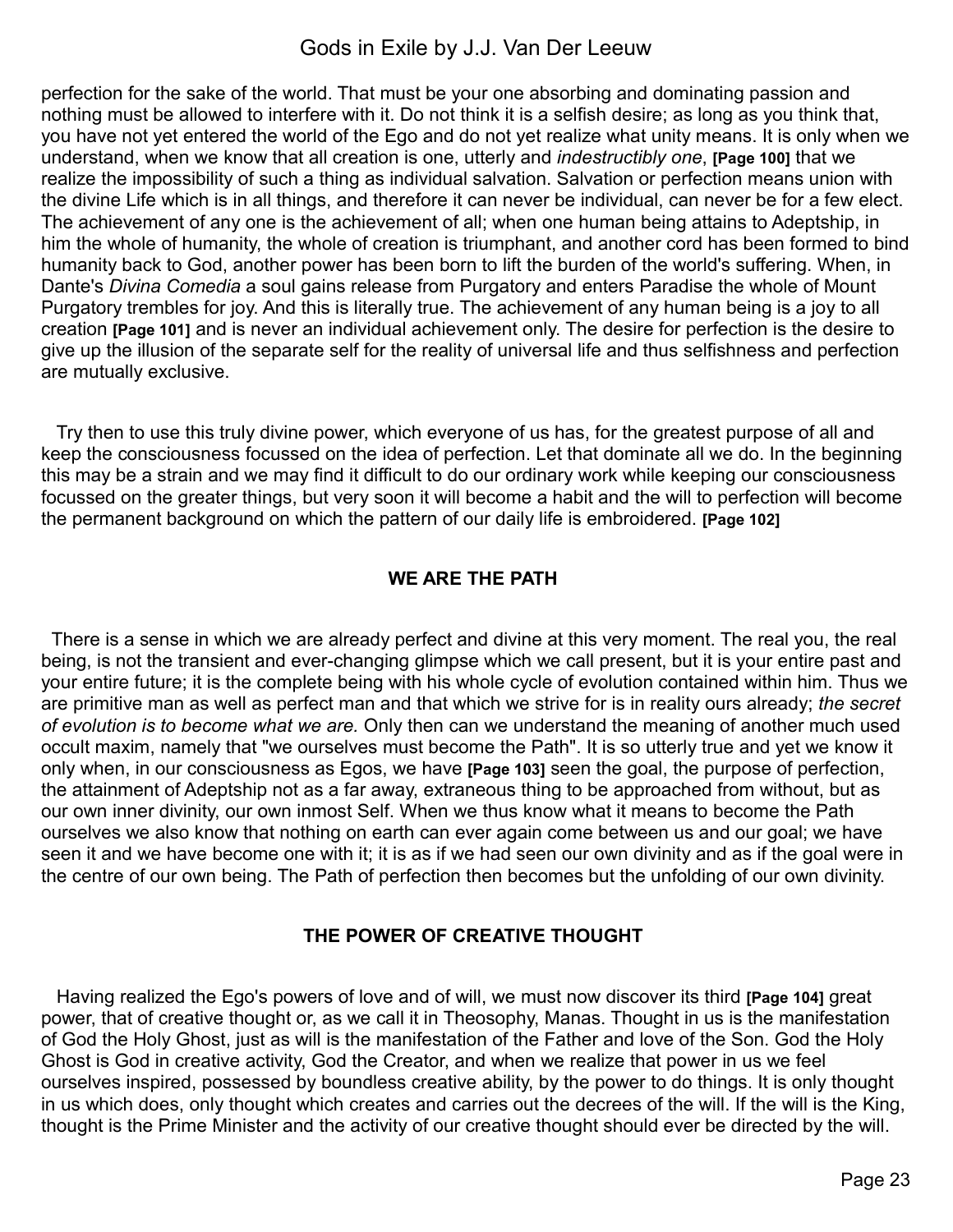Its power to create seems unlimited; when once we realize it we know that as Egos we can "do all things," we **[Page 105]** feel a boundless creative energy within us to carry out whatsoever the will may decree. It is only when this third power, the creative thought or imagination, does its work that realization in action follows. That is why its power is so dangerous to man until he understands that he must consciously direct it, for if he fails to do so it will be directed by his *lower nature* and he will become its slave.

### **THE USE OF THE THREE POWERS**

 These then are the three powers of the Ego, or rather its threefold power, for the three aspects are one, truly a trinity. Having realized the three powers and felt their use **[Page 106]** in the great work, let us now try to use them simultaneously as they should be used, being a unity. Use the will to hold the one purpose of perfection for the sake of the world; use love to make you one with it and draw you into it; and use thought to create it and carry it out. It is only when these three are used together that result follows, but then there is nothing which we cannot achieve, for the power of the Ego is divine and therefore boundless.

 It is not a thing which we should do only at odd moments. It should become a habitual activity, continuing, whatsoever else we are doing. That more than anything else is the secret of spiritual achievement: that having realized ourselves as Egos and become conscious of our powers as such, we **[Page 107]** should not again subside into the ruts of the ordinary body-consciousness, but should maintain the level which we have reached even though it may seem at first a superhuman effort to do so. The chart of our spiritual life shows too often but a continual series of ups and downs; we attain to some lofty spiritual height only to fall back again the next moment to the old level. If we would attain, we must not suffer that to happen; when the rare moment of spiritual exaltation and realization comes to us, in meditation or otherwise, we must cling to it with uttermost tenacity, maintaining the level we have reached regardless of anything and everything. It may be an agonizing strain for the first few days, but it soon becomes habitual and we learn to do our **[Page 108]** ordinary work from our new-found level. After all it is but our own true home in which we live now, not a foreign state upon which we seek to enter, but our own divine Home of which we were oblivious for a while. **[Page 109]**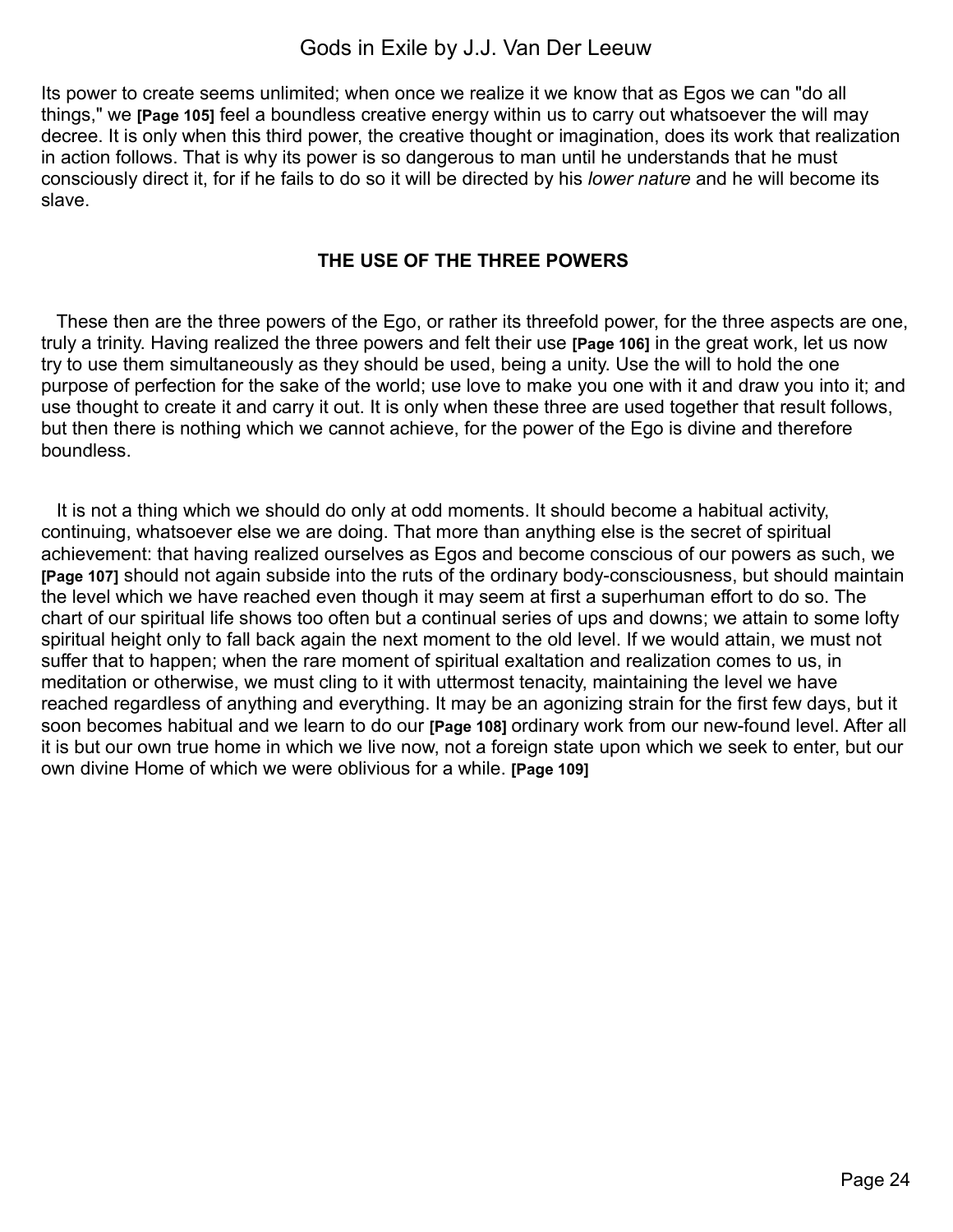## <span id="page-24-0"></span>**CHAPTER 5 THE RETURN OF THE EXILE**

REALIZING ourselves as Egos, we can look down upon the three bodies and determine that they shall be our three servants in the three worlds of illusion, and nothing more. We do not again descend into them; we do not again become entangled in those worlds of illusion; we do not again identify ourselves with the three bodies nor allow the elemental consciousness to seize upon the Ego-consciousness and dominate it. We must remain in our mountain top, seeing before us the unlimited view of life, and **[Page 110]** from there we must act and think and feel. It is possible, and we must do it.

 From that mountain top think of your three bodies. See your mental body, swept clean of the futility of ordinary thought-images, and from *within*, create in it that powerful thought-form of perfection *for the sake of the world*. Hold that always with some part of your will, never let it dissolve, for that is the thought-form which henceforth is to govern your daily life. Hold the mind-body like that, and give it the order that henceforth, whatever the temptation from without, no thought-images, no thought-forms, shall be made without your consent.

 Then look down on your desire-body again. Decide to hold it as you have seen it, **[Page 111]** vivified from within by the emotions of the Self. Flood it with love for all beings, with devotion, with sympathy, with spiritual aspiration; see these feelings radiating out from the centre of that body, see it throbbing with this new pulse of life, and determine that never again will you allow your astral body to be swayed from *without*.

 Then look back on your etheric, and physical bodies, and decide that henceforth, they too are to be vehicles of the will. See how that will express itself through the body; see the divine Energy from the Self flowing down into the physical body, and feel that body being regenerated from within. That is the truth of the regeneration of the physical body; when we realize it as the vehicle of the Atma it is renewed, **[Page 112]** it becomes healthy and strong, free from disease, free from all the troubles which it has when it is merely part of the physical world. Lift it out of that bondage. It must be in the world, but not of that world. Its closest link should be with the Self, and not with the world. All your bodies should be subject to the Self, and the powers of the Self should radiate through them. Make them perfect channels for the three great powers of the Ego, but at all times do not become entangled, all the time remain upon your mountain top, and see the lower worlds from there.

 In that way your life will become divinely happy; in that way all your difficulties will be swept away; for how can there be discord when you realize yourself as divine? **[Page 113]** Henceforth, when the same things occur which before caused you so much trouble and suffering, because you allowed yourself to be identified with the bodies, you will realize yourself as the Ego and there will not be any conflict. You have now made the one thought of perfection which dominates your mind-body, and nothing can trouble you, for it is a law that no two thought-images can dominate the mental body at the same time. While we hold this mental image of perfection we can do our usual work, but that thought-form will always dominate, and nothing else can seize upon the mind-body and shape it into a form which we do not want.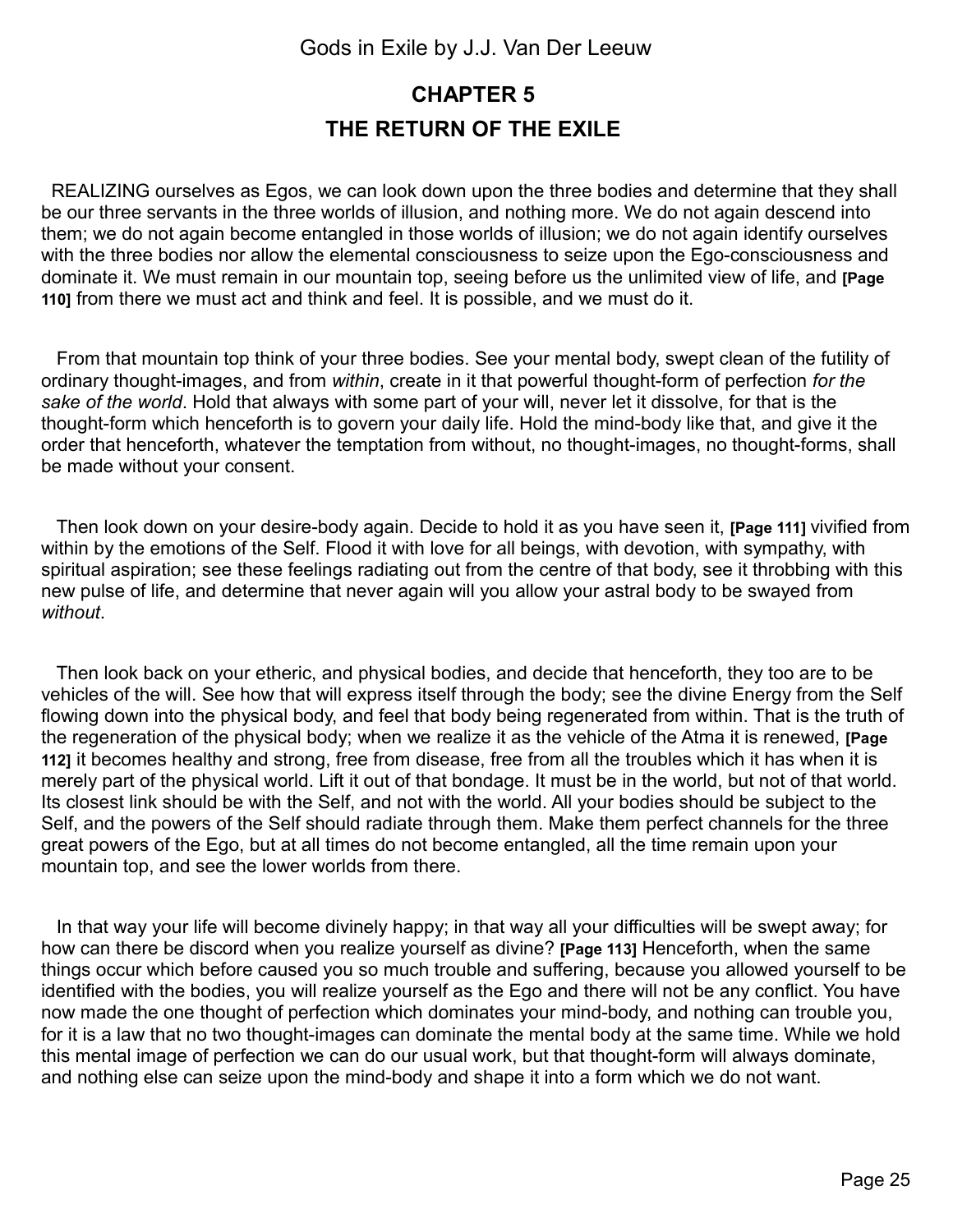So remember henceforth to live from within; never again allow your bodies, **[Page 114]** to seize upon your consciousness and to obscure knowledge of Self. Determine that you, the soul, having returned to your divine home, are going to remain there. Do not again make the mistake of permitting yourselves to return to a level to which you do not belong. Have no fear to call yourselves divine. There is no conceit in it, there can never be pride in it, because pride is separateness and once we realize ourselves as Egos, we feel dissolved in a Sea of consciousness, we know ourselves to be one with a Consciousness so vast, so all-embracing, that the very thought of separateness becomes ridiculous. We are safe from that illusion, for we know that whatever we do is done through us, that when we feel and think and act it is the life of the Self which **[Page 115]** through us as a channel flows out upon the world.

 In that consciousness, too, we know ourselves as one with the Master, we share the bliss of His Presence, and in His Presence all things become easy. In His Presence there can be no desire except the desire to draw closer to Him. In His Presence it is impossible to do the petty, ugly things which in the past we have done. We can only try to be great as He is, great in our sweep of feeling and thought, divine as He is divine.

 Thus the way of the Ego is the way of Initiation. Initiation means a permanent reunion of the consciousness which was incarnate in and identified with the bodies, to the parent-consciousness of which it was **[Page 116]** oblivious; it is the beginning of a new life; conscious life as the Ego while functioning through the three bodies.

The qualifications for Initiation are given in different ways, but when we succeed in gaining Egoconsciousness as a permanent thing we shall of necessity have acquired the other qualifications too. Ego-consciousness brings Discrimination, since we see life from the world of the Ego in true perspective. Ego-consciousness brings Desirelessness, for when the incarnate consciousness has become disentangled from the bodies which dominated it, the bodies no longer follow their own desires, but the will of the Ego. Ego-consciousness means Good Conduct, since our conduct is no longer the conduct of consciousness enslaved by the bodies, but **[Page 117]** the conduct of the Ego himself, and that of necessity is good conduct. Ego-consciousness means Love in its widest sense since the world of the Ego is the world of Unity and we cannot touch Ego-consciousness without feeling at one with all that is.

 But, apart from the fact that the practice of the presence of the Ego leads us to the immediate goal of our evolution which is Initiation, it carries its own reward with it in that it bestows a deep and abiding joy and power and peace on him who attains it, in that it is the beginning of a new life.

We can all come to this realization; we can all claim what we are. It is not something strange, something outside ourselves which we have to conquer; we have only to **[Page 118]** enter the world to which we belong, only to claim that which we truly are.

 Let us then take joy in our own divinity, claim the divine birthright which is ours, and decide to return to that native land, whence we have been exiled for so many thousands of years in these worlds of darkness and suffering. And may the blessing of the Masters Whom we serve be with us, may Their love protect and shield us, until we too stand where They stand, until we too have become the Perfect Man. **[Pate 119]**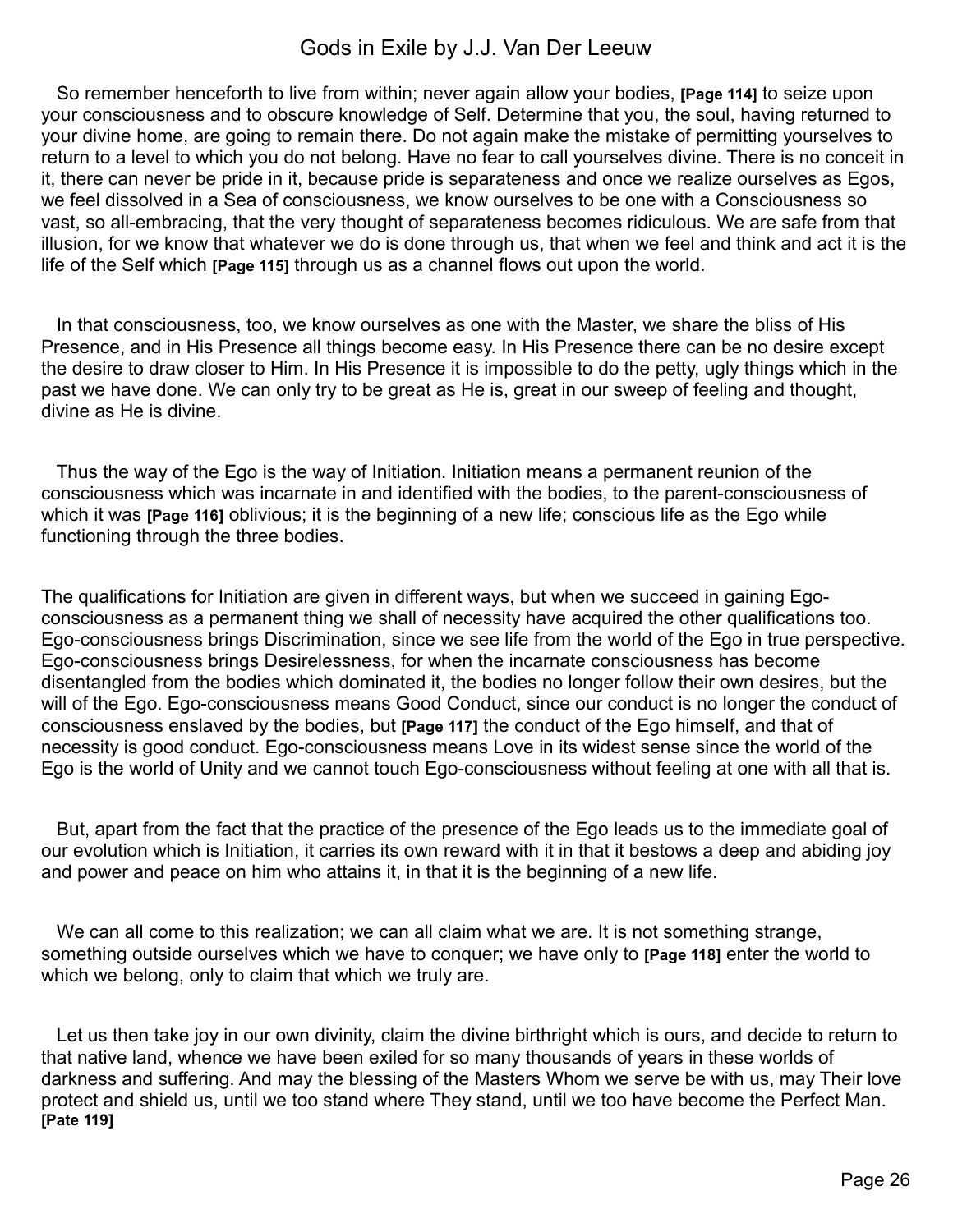## <span id="page-26-0"></span>**AFTERWORD**

 THE exploration of the world of our consciousness, so little known to most of us, is a necessity for him who would realize himself as he truly is, the Ego living in his own world, using the three bodies as vehicles for his consciousness, but not being used by them. In fact, the mystical journey described in the preceding pages is an exercise to be practised by all aspirants until they are so proficient in it that they can maintain Egoic consciousness all the time. The ideal is, that having attained the level of the Ego, we should stay there and refuse to be drawn into the old ruts of slavery to the bodies again. **[Page 120]** Some may succeed in doing that the first time, others may find themselves taken unawares by some excitement or trouble and slip back into the old attitude before they have had time to put themselves on their guard. In both cases the regular practice of the consciousness of the Ego is a necessity, in the first case in order to maintain what has been achieved; in the second case to retrieve what is in danger of being lost.

 Since in the preceding chapters a good deal of explanation had to be given at different points, the actual spiritual exercise is perhaps not so easily followed by those who would try it in practice. It may therefore be well to repeat the main points of the exercise as a tentative route for those **[Page 121]** in quest of Egoic consciousness. It should be understood that there are many ways to attain the same end, but the one described in this booklet has been found useful in many cases and suitable for people of very different temperaments. I should rather call it an exercise than a meditation, though every meditation should be an exercise. If done by a group of persons together it may be found useful for one of the number to indicate *sotto voce* the stages of the exercise so that the efforts may be made simultaneously. As in all meditation the comfort of the physical body is more important than the striking of some unusual oriental posture, but it is well to find a place where disturbance is unlikely and where quiet can be found. **[Page 122]**

### **THE EGO MEDITATION**

If the exercise is done in a group, begin by thinking of the unity of the group and try to feel that unity.

 Then think of some high ideal, preferably of one of the Masters of the Wisdom and try to feel love and devotion for Him.

Now think of the physical body and see it as your servant in the physical world, feel it as healthy and strong and vitalized from within.

 Withdraw the centre of consciousness from the physical body and etheric body, and look at the astral body; sweep it clear of all passing emotions and desires and pour out through it the higher emotions; feel love for all creatures, devotion to the **[Page 123]** Highest, sympathy for all who suffer, and spiritual aspirations; let these emotions radiate out from the astral body, steadily.

Withdraw the centre of consciousness from the astral body and look at the mental; sweep it clear of all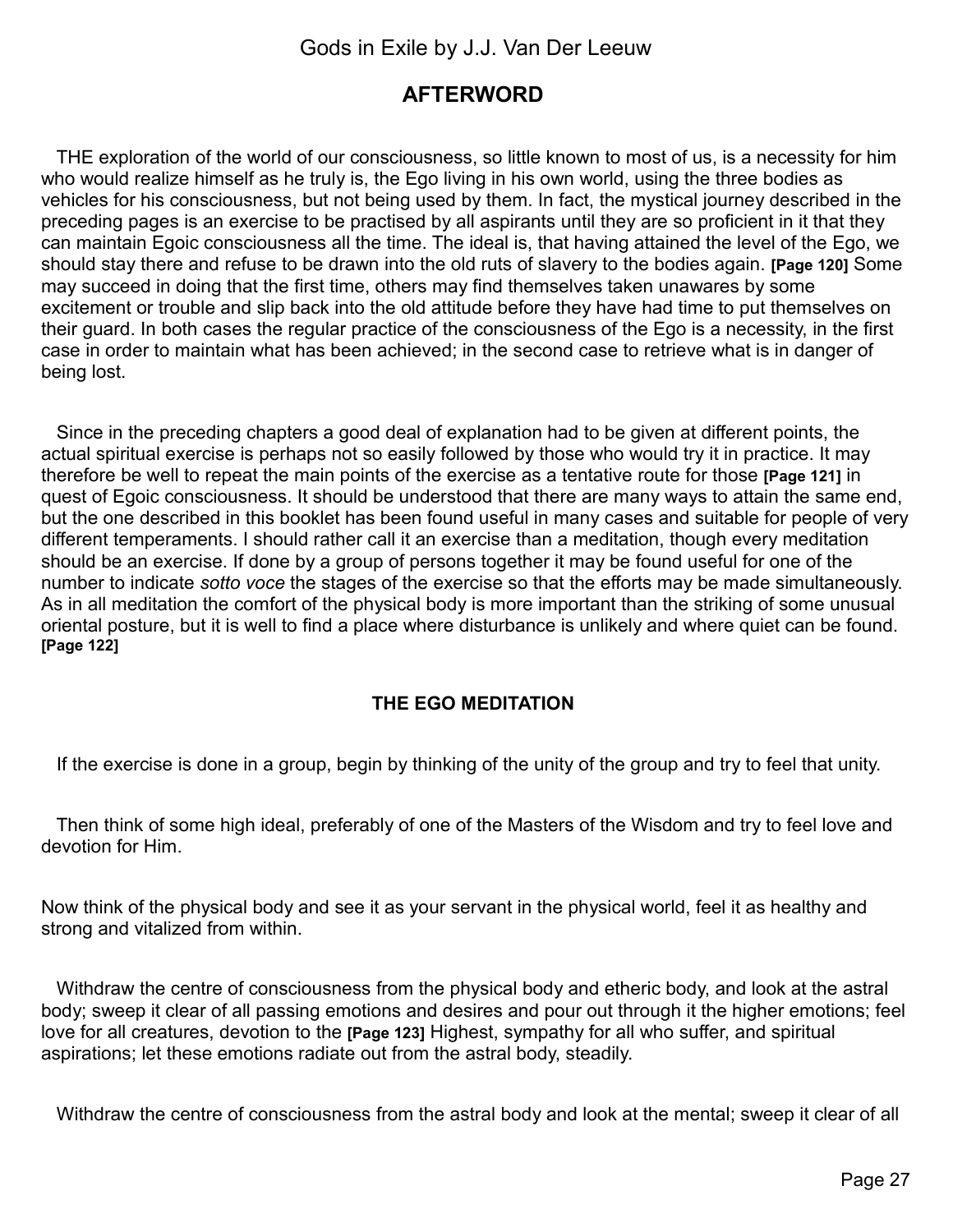thought-forms and images and pour out through it the light of the higher mind; let it radiate out through the mental body.

Create in the mental body the image of yourself as the perfect man; perfect in love, will and thought and fill the mental body with that image.

 Withdraw the centre of consciousness from the mental body too, and feel the three bodies as perfectly controlled instruments in the power of the Ego. **[Page 124]**

 Now realize yourself as the Ego, bring your consciousness back into it, and know that you are that Ego, living in your own world of joy and beauty; feel the joy and freedom and see the splendour of your own world and know that it is your own true home.

Now realize the powers of the Ego. First its love-power of unity with all things.

Feel unity with the Master, try to feel that you are part of His consciousness.

 Next try to feel the unity of the Brotherhood; feel that mighty Consciousness pervading the entire world and know that all in It are one, utterly one.

 Then feel unity with all that lives, with all Nature, with all mankind; feel love for all beings and feel your consciousness dissolving in the universal consciousness. **[Page 125]**

 Feel the bliss of that unity and feel how, carried along by this love, you reach the heart of things, the love of Christ; feel yourself as part of His life and His love.

Now realize the will of the Ego, the Atma; feel it filling your consciousness like a searching light and feel that its power is irresistible.

 Use the will to see only the one purpose which is "perfection for the sake of the world," and exclude all other things, filling the whole consciousness with that one purpose, until you become it.

 Now realize the creative energy of the Ego, the Manas; feel that boundless creative energy and use it to create the idea of perfection, filling it with creative power so that it must be realized. **[Page 126]**

 Now use the three powers together; the will to see the one purpose (perfection for the sake of the world), love to draw us into it and make us one with it; and thought to create it and carry it out. Keep on doing this all day long.